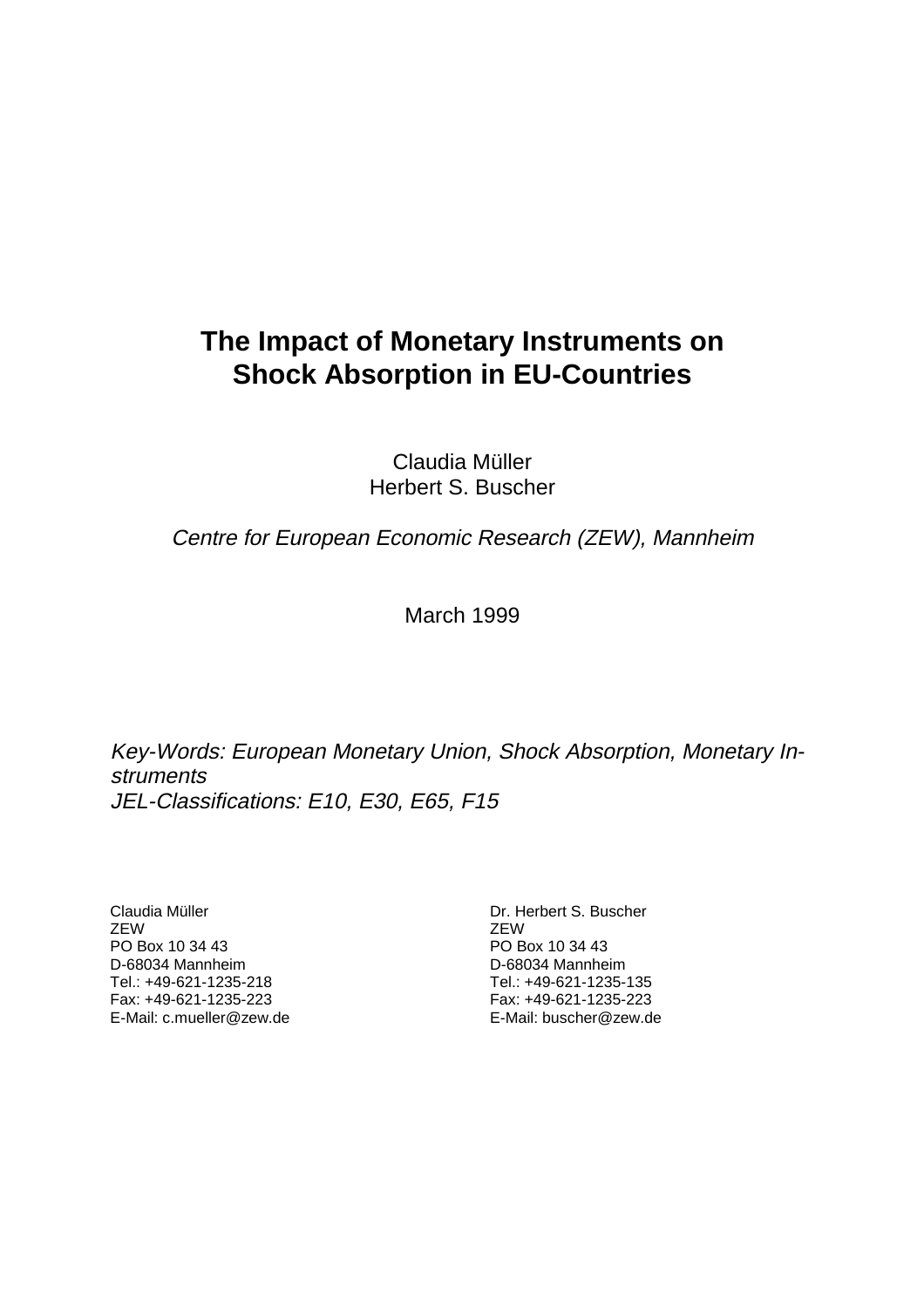## **1 Introduction**

The main characteristic of the implementation of the European Monetary Union (EMU) is the transition from various national currencies to the Euro, the common European currency. A final fixing of the individual bilateral exchange rates of all European countries involved in the Monetary Union accompanies this step.

Regarding the microeconomic effects, a positive impact on trade is expected by the reduction of transaction and foreign currency management costs as well as by the elimination of the exchange rate uncertainty. Formerly, the latter influenced foreign trade.<sup>1</sup> At the same time, however, the autonomy of national economic policy is restricted by the loss of former national monetary policy instruments, which will now operate European-wide with the start of EMU. In addition to a unique interest rate policy inside EMU, there will be no longer an – even limited - flexibility of the nominal exchange rates. According to the theory of Optimal Currency Areas  $(OCA)^2$ , in a flexible or at least not irrevocably fixed exchange rate system<sup>3</sup> these are two potential instruments carrying some of the burden of macroeconomic adjustment. EMU supporters and sceptics give these aspects different values: while supporters hope to obtain growth and employment impulses through more monetary stability, sceptics are anxious, since in their opinion, the economic convergence<sup>4</sup> of the European states is yet not optimal and, additionally, alternative instruments do not yet function efficiently.

In order to be able to actually assess the overall effects of the fixing of the bilateral exchange rates and the "Europeanisation" of monetary policy, the general adjustment requirements have to be evaluated. One way to gain insights into the process of convergence is by looking at the possible impacts of asymmetric shocks on the participating member states. This is important in order to know the extent to which new or modified smoothing instruments are needed. According to the European Commission

j

<sup>&</sup>lt;sup>1</sup> For such a cost analysis, see Müller and Buscher (1999).

<sup>&</sup>lt;sup>2</sup> For further details on the origin and the recent developments of the Theory of Optimal Currency Areas, see Blejer et al (1997).

<sup>&</sup>lt;sup>3</sup> Although the EMS was formally an exchange rate system of an adjustable peg, the huge fluctuation bands made it more or less to a flexible exchange rate system. Although restricted in its movements, the nominal exchange rate could act as a market-based adjustment instrument in the defined limits. Additionally, adjustments of the official rates represented political corrections with the intention to buffer economic disturbances.

<sup>4</sup> To be precise, nominal convergence was achieved by and large in May 1998; but the argument refers to the degree of convergence in economic development, i.e. a synchronisation of business cycles, which is necessary for the functioning of one common monetary policy and which is only achieved when countries are not differently affected, i.e. asymmetrically, due to real shocks.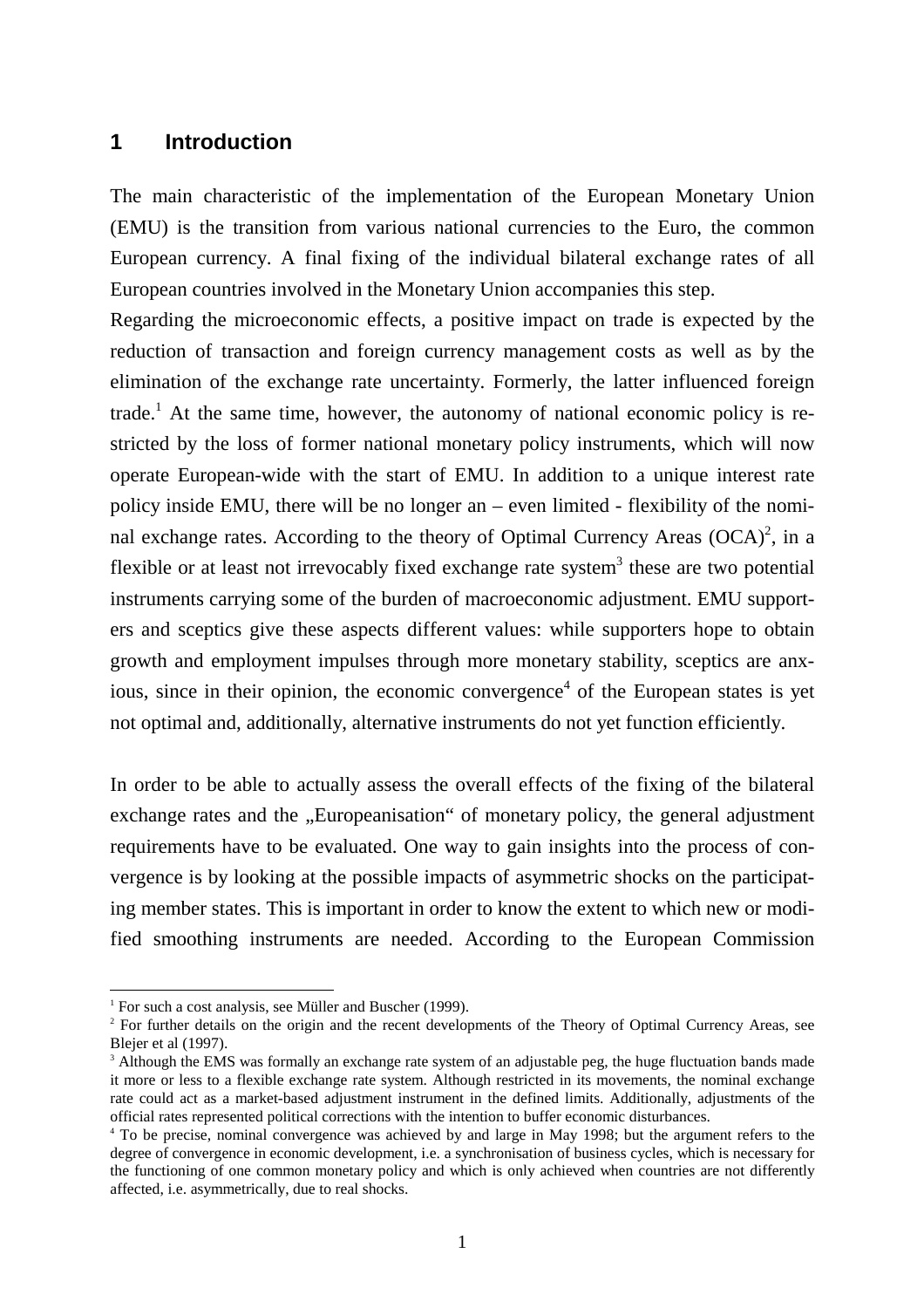(1990), increasing sectoral diversification will decrease the probability of asymmetric shocks. If an increase in trade and economic integration leads to further intra-industrial trade and not to inter-industrial specialisation of the European countries, the adjustment of real economic structures should increase. Consequently a development of that kind would lower the probability of asymmetric shocks.<sup>5</sup>

Dohse and Krieger-Boden (1998) compare the results of existing empirical studies dealing with asymmetric shocks.<sup>6</sup> They find that - in spite of a group of EU-core countries - asymmetric shocks exist between the EU-countries which seem to have been smoothed by adjustments of price variables in the past. They state that in the case of a Monetary Union within the EU comprising more than the core countries, the probability of asymmetric shocks increases. Calculating coefficients of specialisation in manufacturing, Dohse and Krieger-Boden expect further sectoral specialisation of the EUcountries and they anticipate no decrease in the probability of common shocks which will affect the economies asymmetrically. This would result in a permanent need for adjustment instruments**.** Significant differences in the growth performance of the EUstates are also reported by Buscher (1999). Using the ANOVA-technique countryspecific effects are significant for the EU-15 as well as for the EU-11. Only for the core countries – excluding Luxembourg - country-specific differences vanish.

Apart from such an examination of possible future adjustment requirements, the question if flexible bilateral exchange rates as well as national monetary policies<sup>7</sup> contributed to economic adjustments in the past has to be analysed in order to know if other adjustment instruments have to act to a greater extent. We therefore examine the extent to which macroeconomic disturbances were eliminated in the long run<sup>8</sup> by nominal exchange rate as well as interest rate changes. The aim of the study is to evaluate whether in the past these instruments were capable of smoothing the real effects of

-

<sup>&</sup>lt;sup>5</sup> According to New Real Trade Theory inter-industrial specialisation is mostly present between developing and developed countries while trade between industrialised countries is marked by a high degree of intra-industrial diversification. However, Krugman (1990) expects higher specialisation of further increasing integration. In addition to lower transaction costs, increasing returns in a world of imperfect competition are supposed to induce this specialisation tendency. Therefore an increasing asymmetry of shocks might occur inside EMU, being most possible in those sectors which produce homogenous goods and which therefore profit the most by increasing returns of scale.

<sup>6</sup> Some important existing studies analysing the asymmetry of shocks are e.g.: Bayoumi and Eichengreen (1993), Bini Smaghi and Vori (1992), Blanchard and Katz (1992), Decressin and Fatás (1995) as well as De Grauwe and Vanherverbeke (1991).

<sup>&</sup>lt;sup>7</sup> By independently setting short-term national nominal interest rates or by devaluating a currency, national policies were at least potentially able to cut or to loosen the link between the international economic developments.

<sup>&</sup>lt;sup>8</sup> To distinguish from very short run fluctuations we use the term "long run" in the sense of macroeconomic effects over the business cycle but not in the sense of growth theory.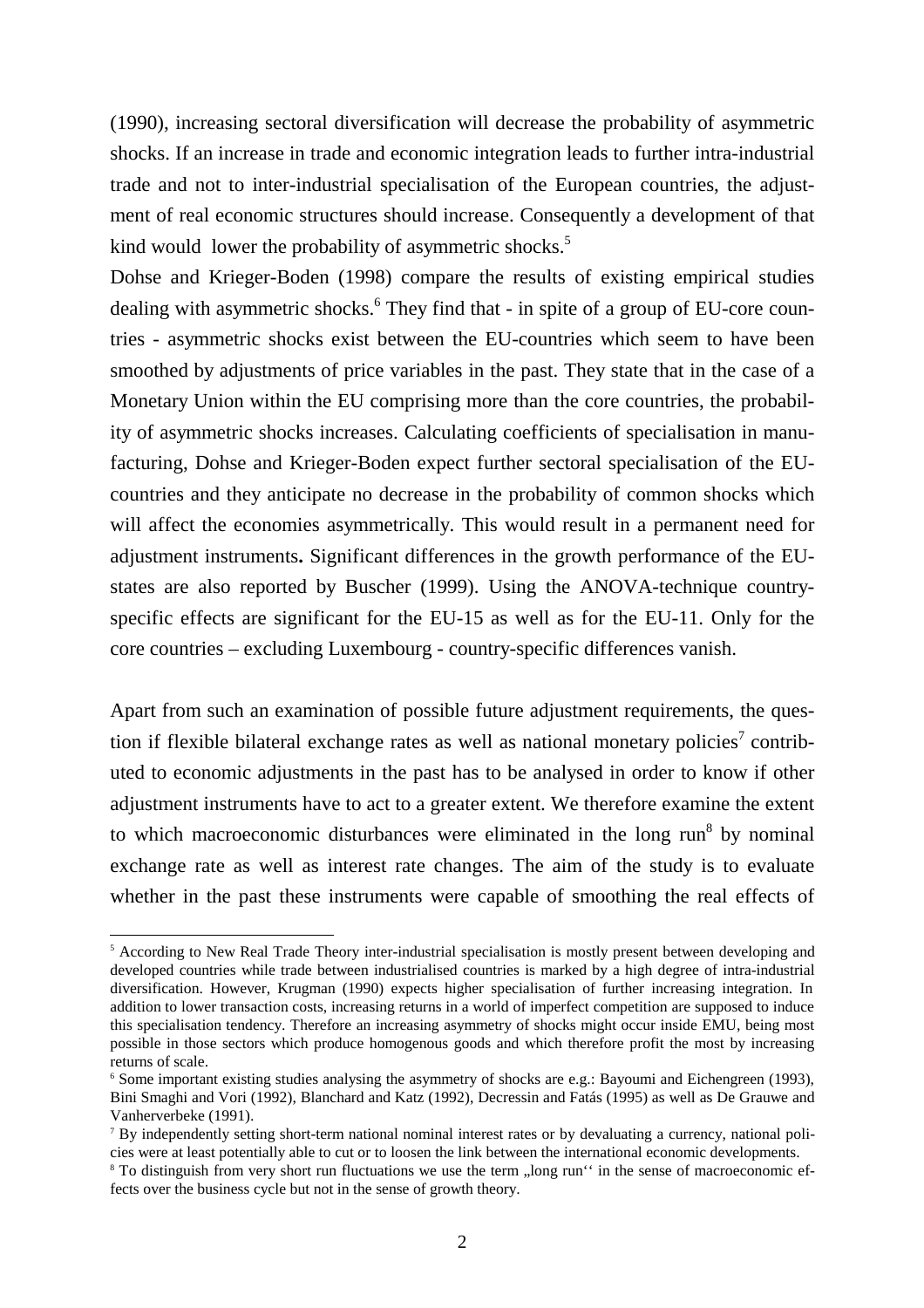asymmetric, mostly sector-specific shocks or if other, mainly real adjustment instruments were used instead.<sup>9</sup>

As long as it can be shown that both instruments did not have any impact on the development of economic growth and employment, their loss does not imply the need of a more intensive use of new or existing alternative instruments, such as price and wage flexibility, labour mobility, capital mobility or federal transfers.<sup>10</sup> But if it turns out that one or both of the nominal instruments has had a strong impact on buffering asymmetric developments, the transition to a uniform European currency could cause problems. At least in the case of asymmetric shocks, it has to be ensured that after the start of EMU, other adjustment instruments will work effectively in order to prevent a deterioration on the labour markets.

In order to examine the aforementioned aspects econometrically, the convergence of a number of representative EU-states and Germany in their growth rates and unemployment rates are explained by changes of the nominal exchange rate and of money market interest rate differentials. For these analyses, Germany was chosen as the country of reference. This does not imply that Germany becomes a benchmark to which all other countries have to adjust in order to fulfil this definition of bilateral convergence. The buffering of shocks or disturbances, i.e. movements towards convergence, can also force Germany to adjust to the others' level. The choice of Germany as the reference country is rather motivated by the potential dominance of the German monetary policy variables within EU as discussed in Section 2.

In section 2 a description of long-term movements of bilateral nominal and real exchange rates and interest rates of EU-countries is given. This is to gain an impression of possible effects on growth, export and employment. Additionally, the same section gives an overview of the implication of theoretical models concerning the effects of exchange rate devaluations or appreciations as well as interest rate policy.

In section 3, an empirical analysis of the effects discussed is conducted for the period from 1974 to 1996, the time of more or less flexible exchange rates after the breakdown of the Bretton Woods System and before the finally unavoidable convergence of

-

<sup>9</sup> Although the short-term effects of the two nominal instruments are not in the focus of this study, it has to be mentioned that changes, especially in nominal exchange rates and possibly in interest rates, also can have positive effects in buffering shocks in the more short run regardless of their long-term impact.

<sup>&</sup>lt;sup>10</sup> For further details on the functioning and the recent results on the shock absorbing capacity of these instruments, see Puhani (1999), Lauer (1999), Boockmann (1999), Müller and Heinemann (1999) as well as Büttner (1999).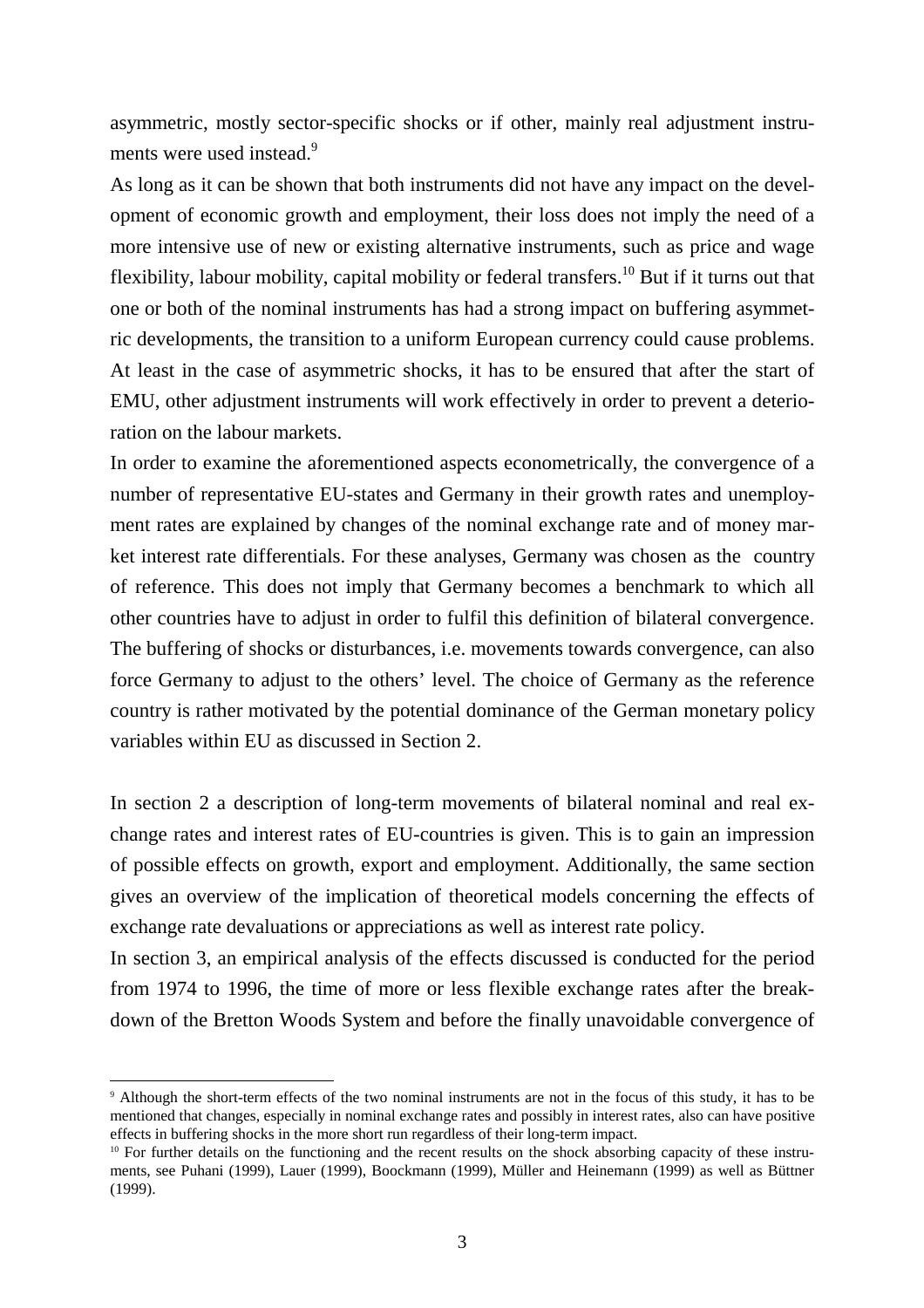nominal instruments in the two years before EMU. In Section 4, we summarise the results and draw some conclusions.

# **2 Monetary Variables before the Implementation of the European Monetary Union**

The stability of the European currencies was one of the convergence criteria for the entry into the European Monetary Union. Since permanently volatile exchange rate fluctuations reflect, among others, high expectations of changes in interest and inflation rates, the exchange rate criterion is at the same time a measure for assessing price stability and the confidence of financial markets in consolidation efforts. However, the explanation of exchange rate and interest rate changes and the extent to which they move in consequence of a shock are not in the focus of this study. The paper instead investigates whether exchange rate and interest rate changes contributed to the buffering of shocks or, to the contrary, reinforced disturbing or diverging developments. Thus, we look at the reaction of the real variables on changes in the monetary instruments. First of all, it is important to note that such changes can either have been induced by a measure of economic policy<sup>11</sup> (e.g. adjustments of official rates in a system of fixed exchange rates) or by a **–** sometimes limited **-** market adjustment mechanism (in a more or less flexible exchange rate system). Independently of the nature of their changes, both variables are called adjustment instruments as well as policy instruments in the following.

The second important point is that the causality mentioned above (changes in real variables can have induced changes in the adjustment instruments) can in fact cause a problem of endogeneity in the regression equations in Section 3. For this reason, we use Instrumental Variable estimators in those cases in which adjustment instruments were of such a lag that they could have been influenced by the endogenous variables.

In order to get an impression of the development of representative EU-countries' exchange rates, we first have a look at their development in the past. Countries included in this study in addition to West Germany (BD) are France (FR), Italy (IT), the Netherlands (NL), Austria (AT) and Great Britain (UK). The choice is motivated by the aim to include both more stable and more volatile currencies, i.e. both core and peripheral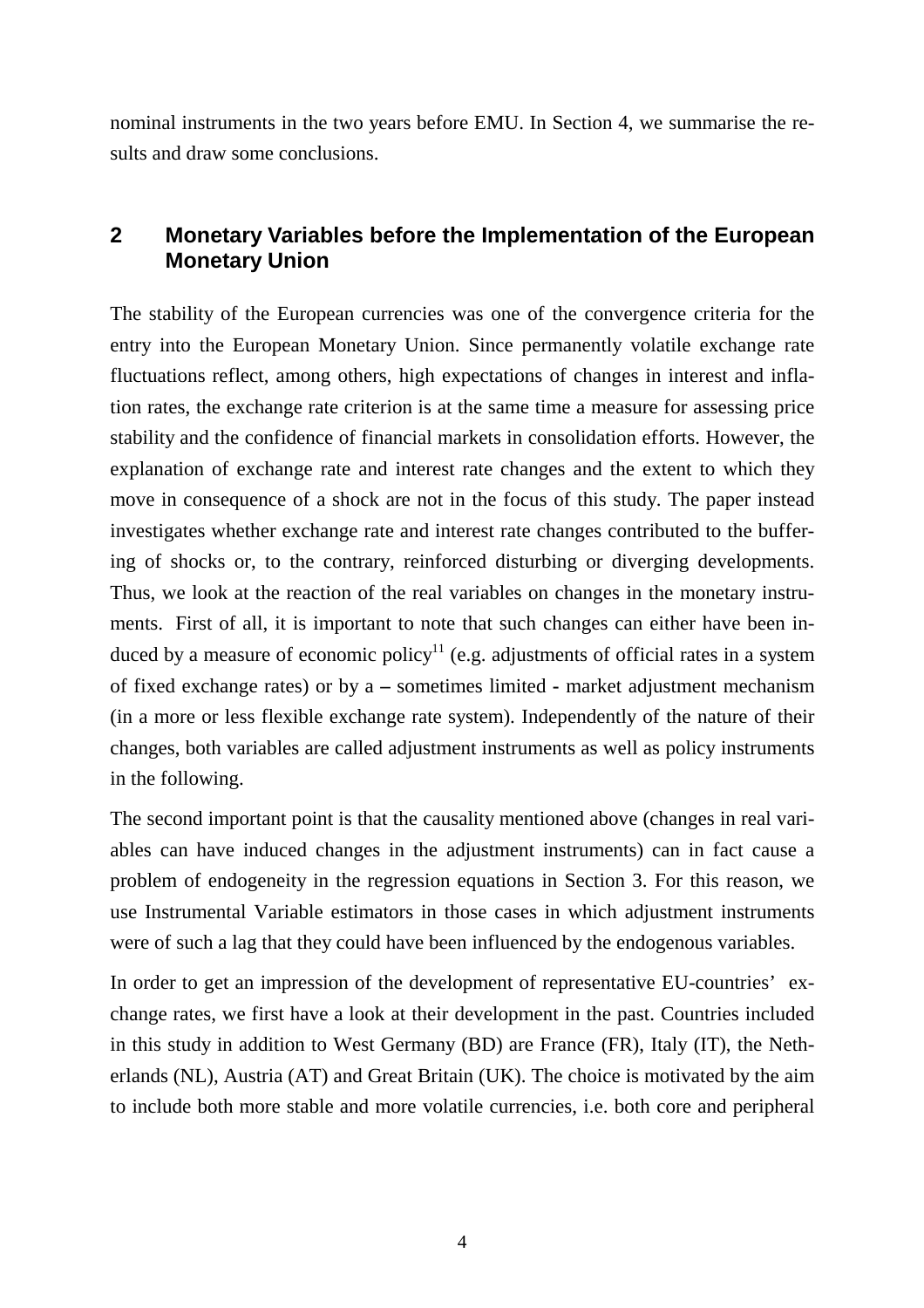countries. Figure 1 shows the development of the exchange rate of the D-Mark in relation to each of the other European currencies since 1974. Quarterly averages were used in order to obtain the medium to long-term movements of exchange rates instead of short-term volatility. It is obvious that the nominal value of the D-Mark in relation to all these currencies<sup>12</sup> (with the exception of the Austrian Shilling) has increased over the period examined.

Apart from the nominal value, the real external value of the D-Mark reflecting the purchasing power of the German currency abroad needs to be reviewed as well. Combined with the nominal external values, Figure 1 also shows the bilateral real external values of the D-Mark in relation to the other EU member states examined in this study.<sup>13</sup>

If nationally diverging rates of inflation are offset by nominal exchange rate movements in the long run, as it is assumed by the purchasing power parity theory, the real exchange rate will remain unchanged and the purchasing power of the German currency abroad is maintained. Only with an increase in the real external value, the consumption value of one unit of German currency abroad rises, independently of its external value. In the same way, the power of one unit of a foreign currency to purchase foreign goods rises when the external value of the D-Mark falls.

While the nominal external value of the D-Mark was still increasing between 1974 and 1997 and slightly falling in relation to the Austrian Shilling, the examination of the real values after being adjusted for consumer price differentials is completely different. It is clear that in real terms the external value of the D-Mark in relation to the Austrian Shilling has decreased in value. In relation to the Italian Lira, the French Franc and the British Pound, its real value hardly changed. On the contrary the real external value of the D-Mark in relation to the Dutch Guilder fell until the mid 1980s and has since then been rising again. Today it has therefore approximately the real value of the mid 1970s.

## **Figure 1: Nominal (solid line) and Real (dotted line) Bilateral External Value Indices against the Currencies of:**

<sup>&</sup>lt;sup>11</sup> Although international financial markets or monetary integration in EU restrict the flexibility of monetary variables, it is known that at least in the past some countries used more or less extensively this instrument for their national policy interests.

 $12$  The nominal external value of the D-Mark in the graphics presents the so-called quantity notation of the German currency, i.e. the amount of foreign currency which one receives in exchange for a unit of German currency.

<sup>&</sup>lt;sup>13</sup> Real external values have been created by a correction by inflation differentials what shows the relation between German goods prices and foreign goods prices expressed in German currency. The consumer price index hereby is a good deflator for international comparisons of the national economy's competitiveness according to the German Bundesbank (1994, 1998).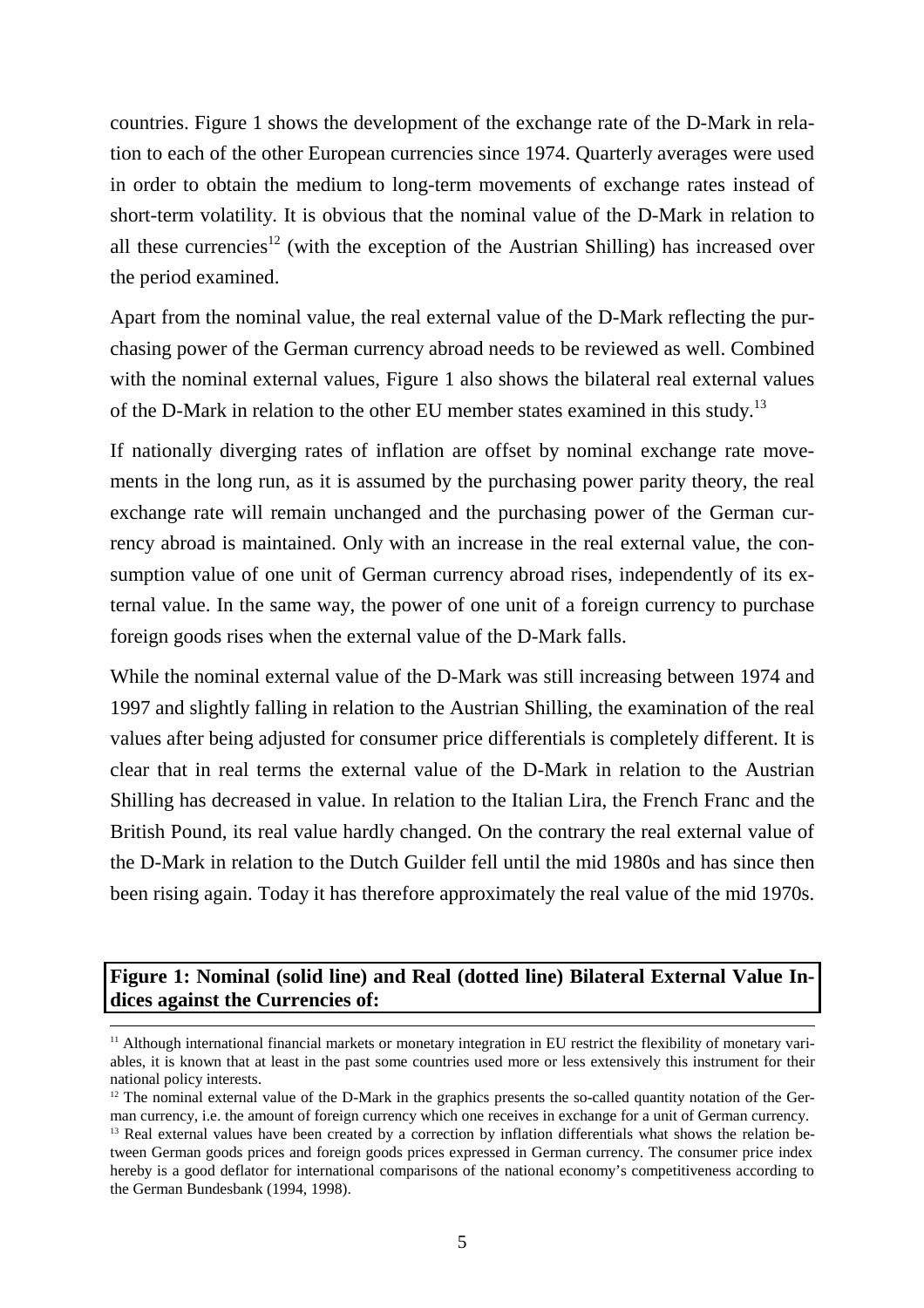

Regarding the impacts of exchange rate changes, it is this real change of the German Mark which influences the purchasing power in demanding import goods as well as the effective demand for German export goods. This in turn affects the level of German production and thus also the economic growth and demand for labour. It is the change in the real exchange relations which shows whether in international comparison German goods have become cheaper or more expensive.

Such a real change in the external value results either from a nominal depreciation or from a reduction of the relative country price levels. In both cases, the price competitiveness of the domestic economy improves. Theoretically, the contribution of a nominal depreciation is to induce, at least temporarily, a real depreciation. Hence, it induces a lowering of export prices in foreign currency. In case of a normal reaction of the cur-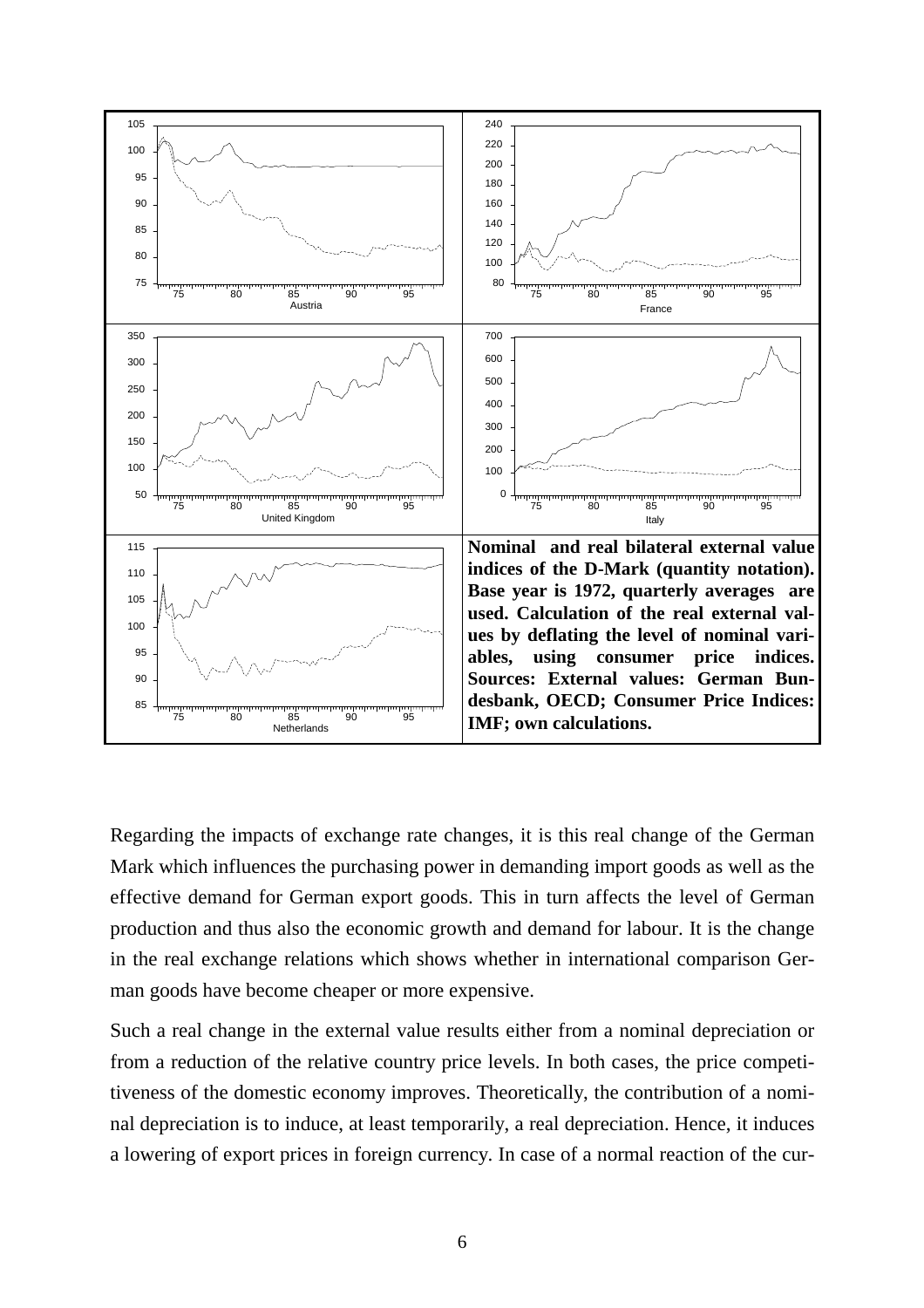rent account<sup>14</sup>, this real depreciation leads to a rise in the total value of exports and to a decline of the total value of imports. As a consequence, domestic production and employment increase. This mechanism – according to the traditional view of international economics – is supposed to make a nominal devaluation act as a shock absorber.

Hence, the effect of a devaluation is expansionary, although in the short run devaluation can also have the opposite result. However, in the medium or in the long-term, according to a J-curve, its effect is clearly supposed to be expansionary. Therefore, a nominal devaluation can theoretically have a stabilising impact. By decreasing the relative export price, the national economic situation potentially improves due to an increase in national production.

However, under a single European currency, the country-specific export price levels could no longer be adjusted by changes of the nominal exchange rate brought about by the market or by politics. Only the change of competitiveness, determined by the real exchange rate which is achieved by relative changes in the price and wage level, which is one of the alternative adjustment instruments already mentioned above, is left.

But it is doubtful, whether this potentially expansionary effect of a nominal depreciation will be permanent. Often a nominal depreciation is not accompanied by a strongly contractive monetary policy, which is necessary to have a long-term lowering effect on import demand. Therefore, nominal depreciation often leads to an import of inflation. As a consequence, the desired and temporarily induced real depreciation is undermined<sup>15</sup> by a rise in the domestic price level.

The European Commission (1990) only stresses the short-term effect of the nominal exchange rate instrument. As prices and wages are sticky in the short run, the necessary increase in the national competitiveness actually can be obtained - more or less immediately - by a nominal devaluation. Since the goal of the depreciation is basically nothing less than a change in the wage and cost level relative to the one of foreign countries, a positive effect could also be achieved by a higher wage flexibility in the short run. Additionally, this higher flexibility would work even more efficiently in the long run. Without paying attention to the possible short-term benefit of the exchange

l

<sup>&</sup>lt;sup>14</sup> The conditions of a normal reaction of the current account balance, i.e. a positive effect of a devaluation, are defined by the Robinson- and the Marshall-Lerner-condition and concern the price elasticity of export demand and export supply.

<sup>&</sup>lt;sup>15</sup> Theoretical models dealing with possible contractionary effects of devaluation are e.g. Krugman and Taylor (1978), a survey is given by Lizondo and Montiel (1989).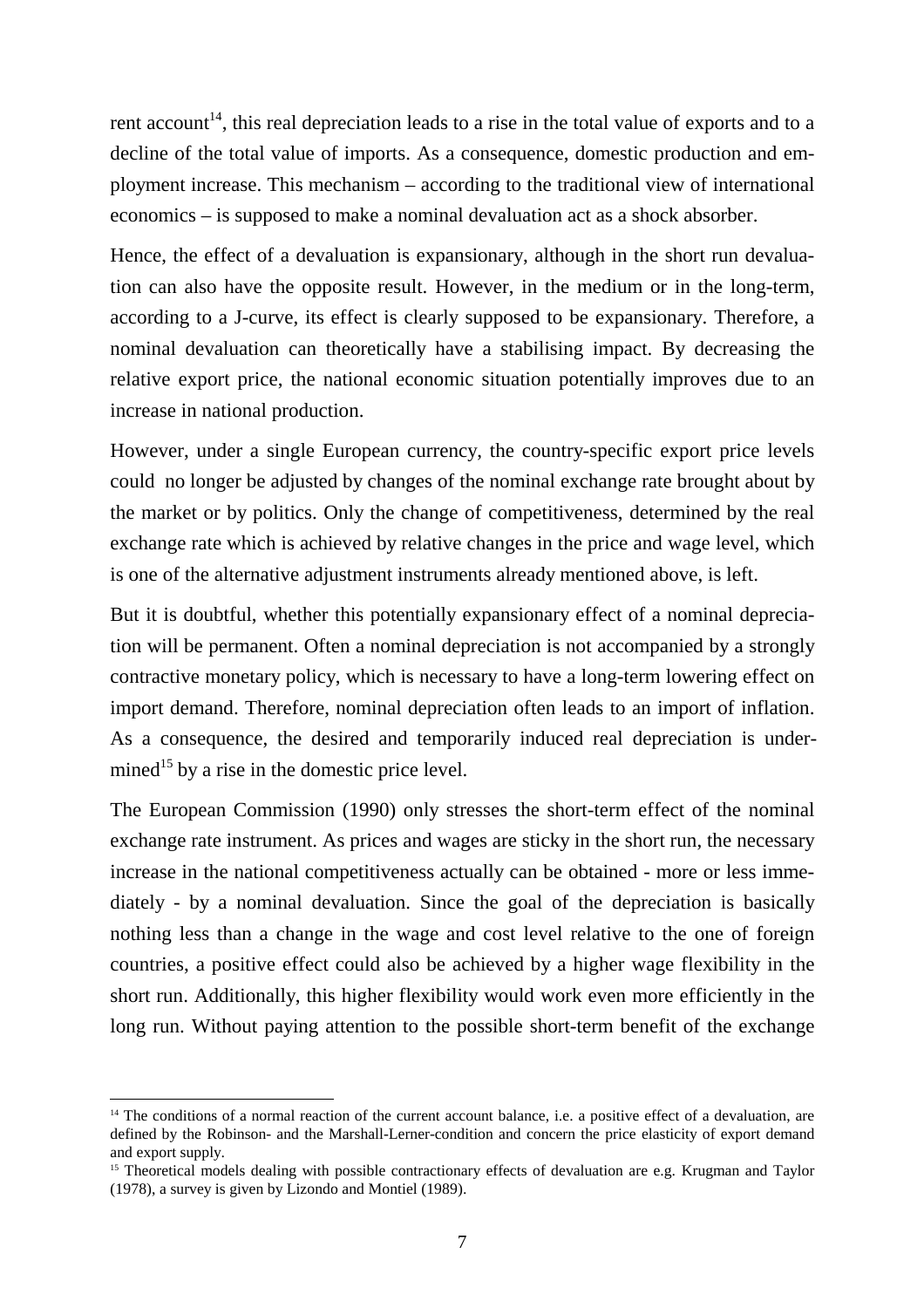rate instrument, this study will concentrate on the potential long-term effect of this adjustment mechanism.

Figure 2 shows that in the past, bilateral exchange relations were subject to several appreciation and depreciation periods.<sup>16</sup> However, the nominal external value of the D-Mark has proven to be extremely stable against Austria and the Netherlands since 1984. The change in real external values compared to both countries' currencies during this period can therefore only result from changes in relative price levels. The nominal exchange rate, however, cannot prove to have been an adjustment instrument leading to greater real convergence in these countries of the so-called D-Mark-block. Before 1984, real as well as nominal changes in the external value existed instead.

Regarding the external value against the British Pound, there has been no period of stable exchange rates, neither nominal nor real. From 1974 to 1997, the nominal as well as the real German-British exchange rate experienced the greatest fluctuations compared to the other four currencies. Italy and France instead have had greater stability since 1984, as it was also the case of the Netherlands and Austria. While the French currency has remained relatively stable in relation to the German Mark, the Italian Lira has again shown strong fluctuations since 1992. These different periods were taken into account in the estimates presented in section 3. Since 1988, almost simultaneous movements of nominal and real exchange rates can be detected. This means that nominal exchange rate changes have mainly altered the real exchange rate. The question whether this policy instrument has had an important stabilisation function will be tested in section 3.

l

<sup>&</sup>lt;sup>16</sup> Appreciation and depreciation is defined here as the positive or negative percentage change in the external value of the D-Mark against the other currencies.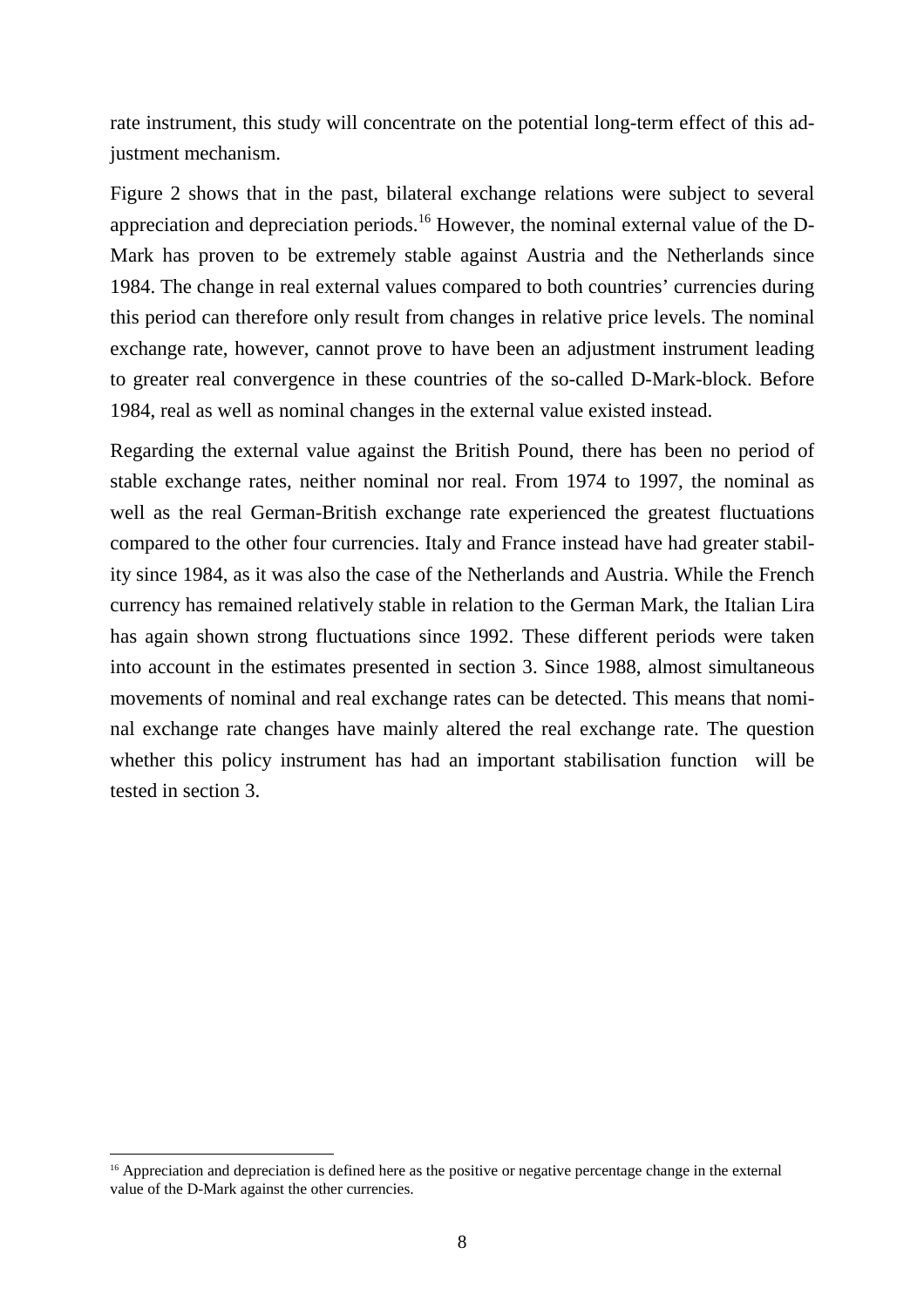



The nominal exchange rate is not the only monetary policy instrument that is lost in EMU. What is more, national interest rate policies are not able to act as a shock absorber any longer. Although long-term interest rates move closely together, there has not been such a close comovement in the money market rates across countries. Shortterm rates usually react promptly to changes in the official rates or to announcements regarding the money supply. Central banks were therefore able to use this transmission mechanism to partially isolate the domestic economy from foreign shocks. Given a regular term structure, a cut in the short-term rates will transmit to the long-term rates leading to improved investment conditions in the future. With an increase in investment employment will also start to rise. For a given labour force the increase in employment will be accompanied by a corresponding decline in unemployment. Besides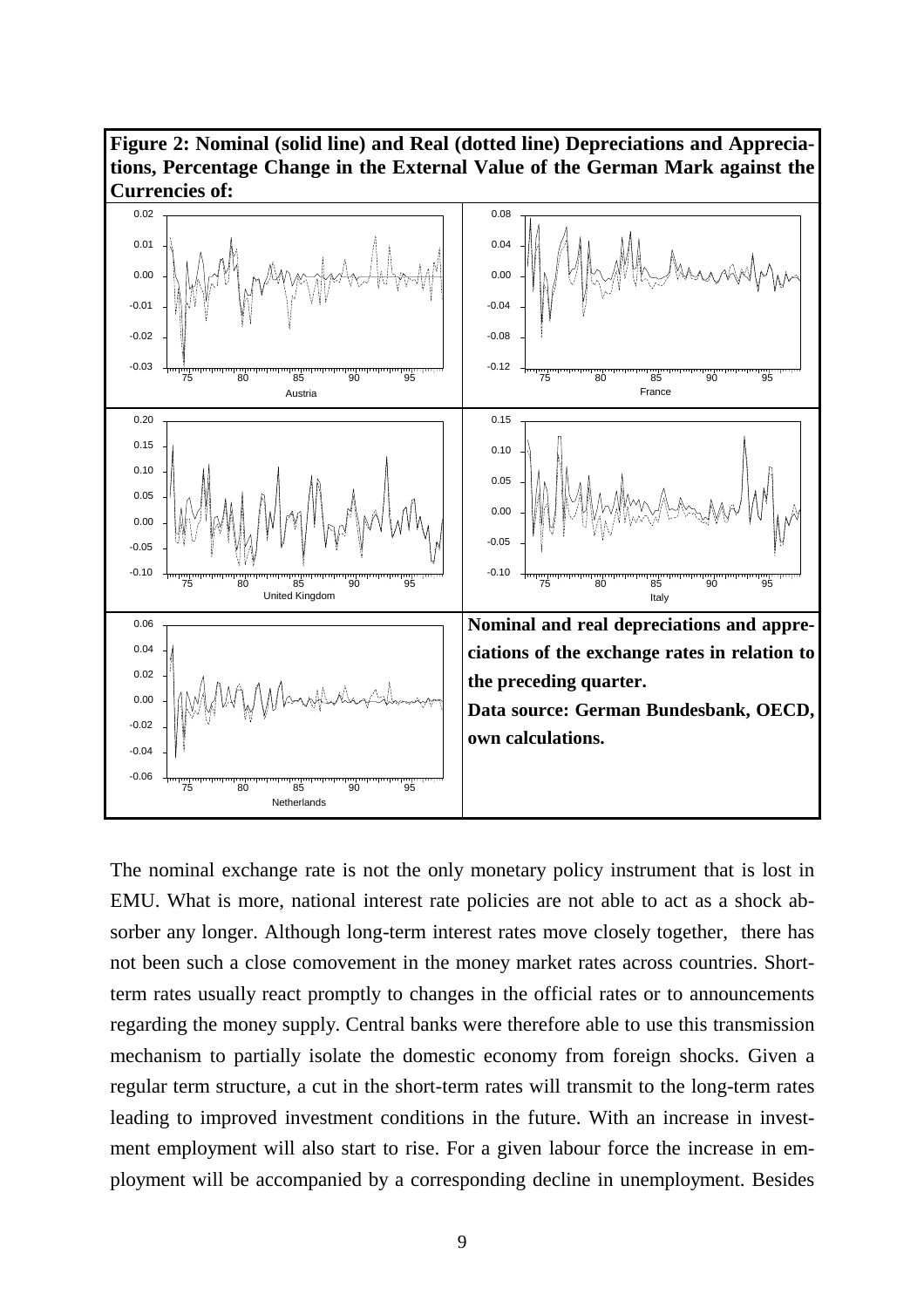this channel, interest rate policies were also used sometimes to accommodate public spending as well as to improve the current deficit position of a government. This interest rate policy was at least possible in European countries in which central banks were not independent of the government. Whether the former interest rate policies were successful in stimulating growth or reducing unemployment will be tested as a next step in our analysis. For this reason, we also take into account the international differences in short-term interest rates in the regressions.

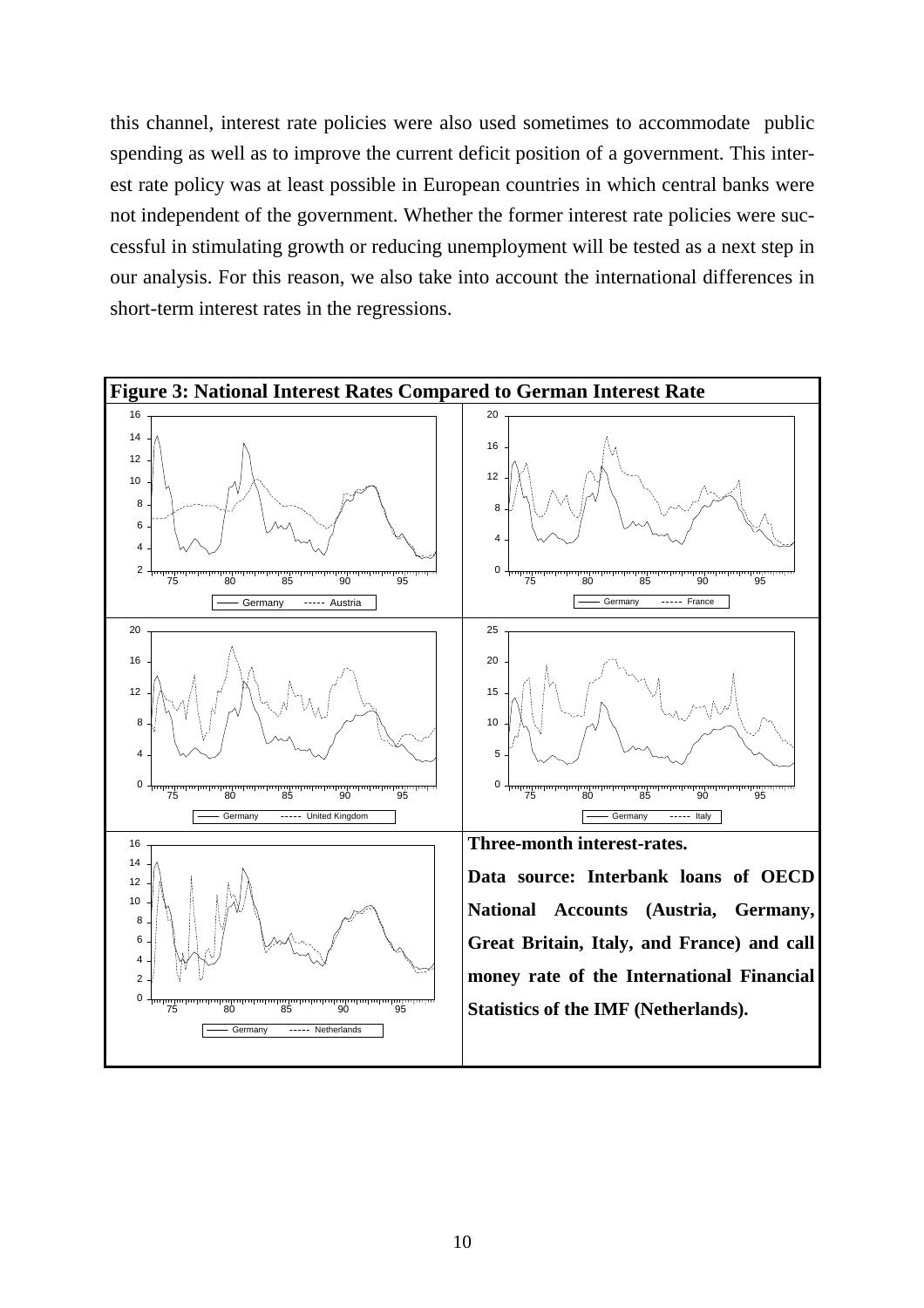We used 3-month interest rates to represent this instrument eliminated in EMU.<sup>17</sup> Regarding these short-term interest rates in Figure 3, different features can be detected. Except for the Austrian short-term interest rate, the other European national interest rates have been constantly higher than the German one. As far as Austria, the Netherlands and also France are concerned, only in the 1990s have their short-term interest rates fallen, and thus have approached the level of the German rate. Italian and UK interest rates have also been falling to the German level, but were still relatively dis- $\tau$  tant.<sup>18</sup> Up to 1990, the changes in the other European interest rates developed almost in parallel to changes in the German interest rate, although at a different level. However, only separate and independent changes of interest rates inducing either convergence or divergence of the countries' interest rate levels are supposed to have affected the bilateral development of fundamental variables.

## **3 Evidence of the Impact of Monetary Instruments on the Synchronisation of Economic Development**

As discussed in the previous section, adjustment instruments are needed inside EMU that prevent the deterioration of national economic disparities or even contribute to their reduction. Without a simultaneous or convergent development of the course of national business cycles, EMU will generate problems such as unemployment. In order to assess the role of the nominal exchange rate and the national interest rate in the past, the extent to which the two instruments prevented a divergence of the economic development, i.e. absorbed the negative and country-specific effects of asymmetric shocks, is analysed in the following. Additionally, real exchange rate changes are included in the empirical analysis in order to evaluate their contribution relative to the one of nominal exchange rate changes. If changes in real exchange rates turn out to have always had a positive, converging impact while changes in nominal exchange rates never prove to have had one, we can conclude that the latter did neither have a temporary nor a permanent impact on the former and on the economic situation. In this case, prices must have completed the entire adjustment. On the contrary, if nominal changes had

l

<sup>&</sup>lt;sup>17</sup> As long as available, these interest rates are represented by interbank loans from the OECD. As for the Netherlands these rates were not available from 1973 on, in this case the call money rate indicated by the IFS was used.

<sup>&</sup>lt;sup>18</sup> Finally in December 1998, the national central banks of the EMU countries set their official rates to a unique level, thus eliminating all short-term interest rate differentials.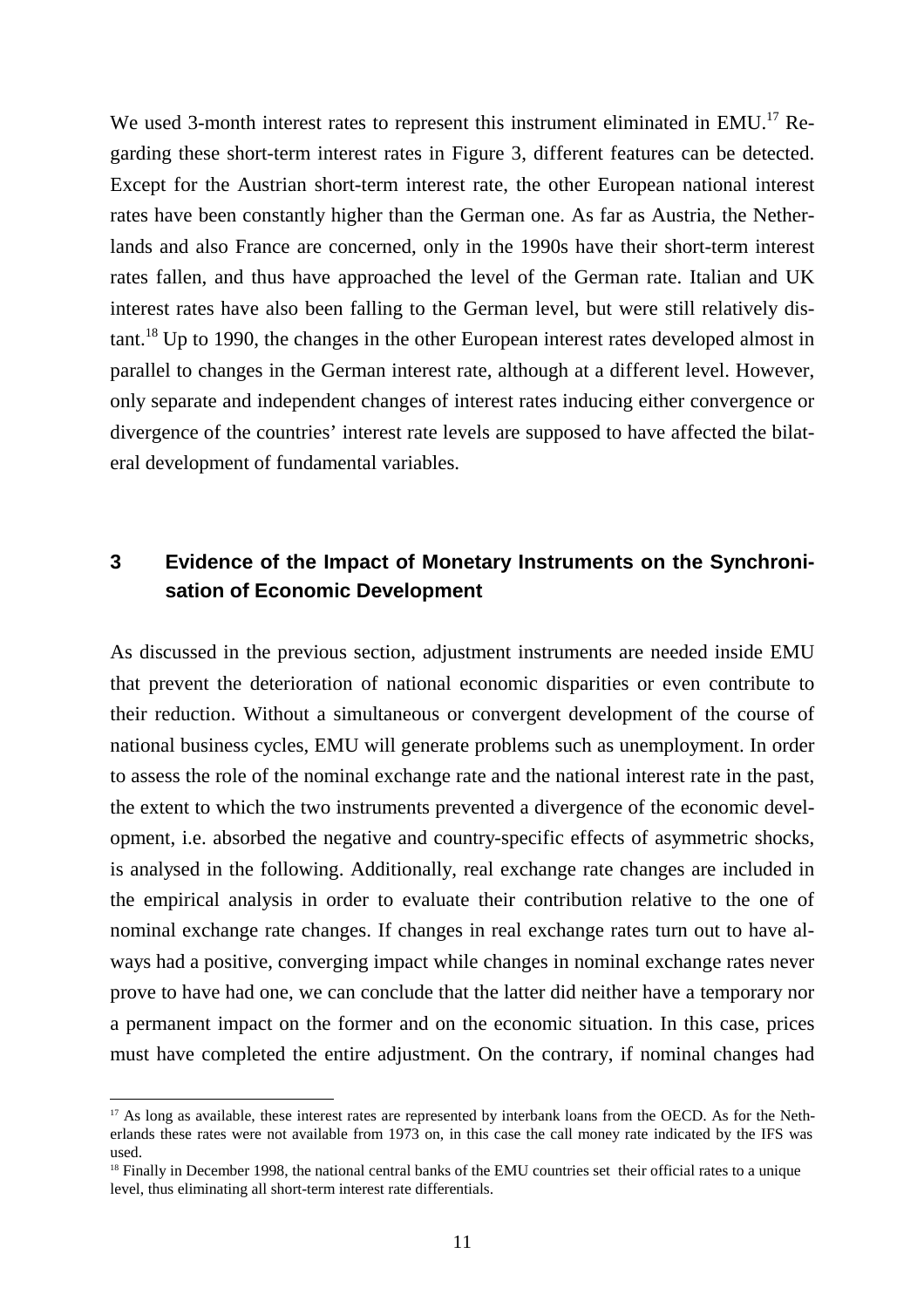the same impact as real changes, nominal changes would have carried the whole burden of this adjustment.

Recent empirical studies do not attribute an important role to the nominal exchange rate in adjusting different macroeconomic developments in the long run. Canzoneri et al (1996) analyse exchange rate movements and macroeconomic shocks of a set of five representative EU-countries. They find that mostly real instead of nominal shocks cause disequilibria in output while nominal exchange rates only react to real shocks to a minor extent.

What is more, empirical studies dealing with long run effects of devaluations realize contractionary effects although these studies mainly focus on developing countries.<sup>19</sup> A recent research by Kamin and Klau (1997) includes 27 developing as well as developed countries in their sample. Even though they become aware of no significant contractive effect of devaluations in the long run, their results fail to confirm that devaluations are expansionary for developing as well as for industrialised countries. Correspondingly, the European Commission (1990) finds a tendential, but not significant effect of the real exchange rate's devaluation on the difference of a country's GDP growth from the average EC growth.

With respect to European interest rate linkages there also is no clear evidence in favour of one view. Von Hagen and Fratianni (1990) as well as Fratianni and von Hagen (1990) argue that with the start of the EMS in 1978 there was a strong asymmetry in the system. This means that the monetary policy conducted by the Deutsche Bundesbank dominated the other members' policy. The authors anticipate hereby that the German monetary policy forces the other states to follow its disciplinary rule. Using quarterly national interest rate data as well as additional explanatory variables, they conclude that, although, Germany was an important player, this does not necessarily mean that German policy was independent of other members' policies in the EMS. Given that these conclusions hold, there was still room for the other members to have an independent interest rate policy. Contrary to these results are the empirical findings reported by Kirchgässner and Wolters (1990, 1991, 1993). They conclude that there was a clear dominance of German interest rates over the other ones. The papers by Kirchgässner and Wolters as well as by Fratianni and von Hagen differ in several aspects. There is a difference in time periods, interest rate variables and in estimation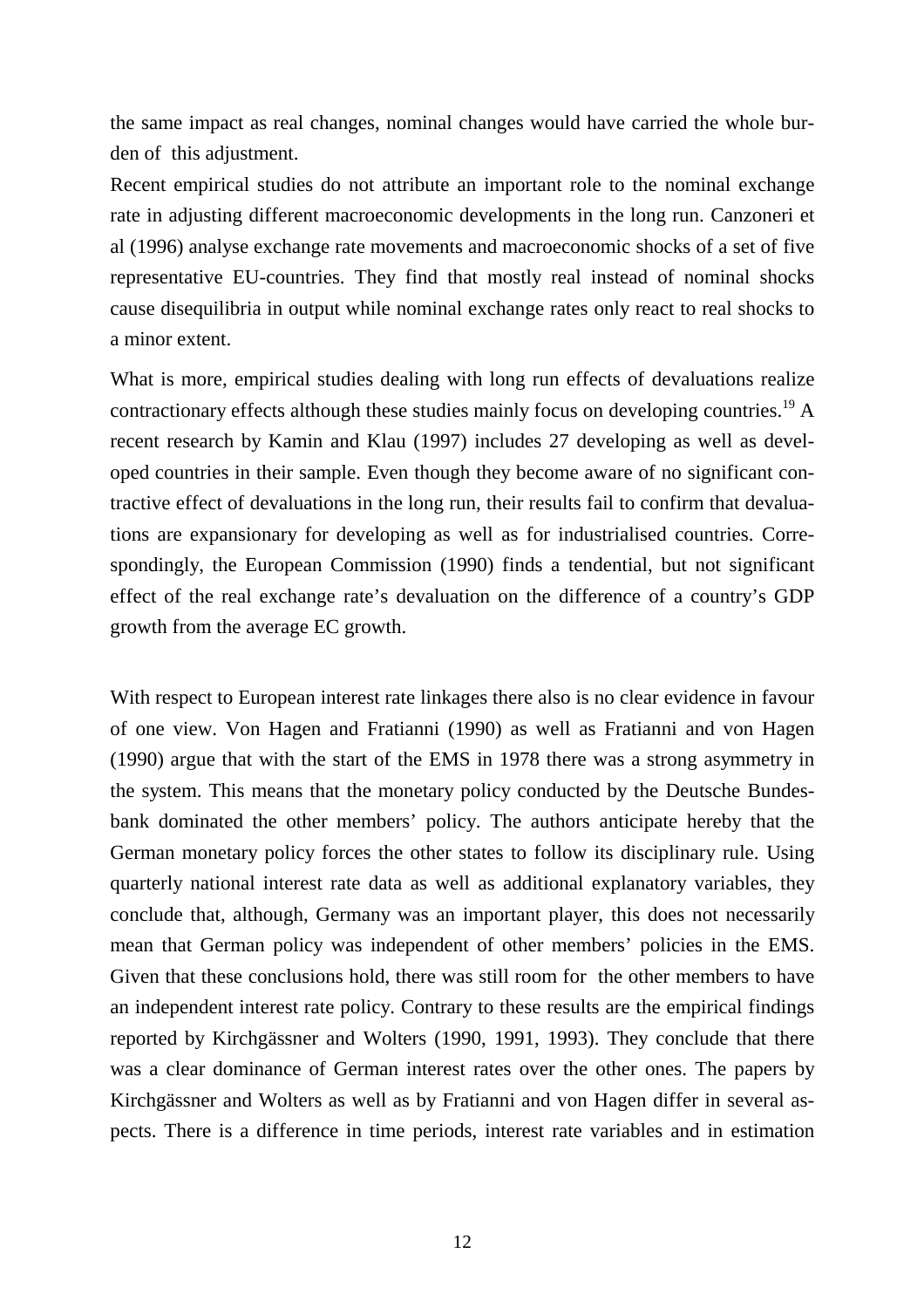methods. Therefore, whether interest rate policy has effectively been used until 1996 remains an open question.

In order to evaluate the contribution of both nominal instruments to achieve and guarantee convergence of cyclical development, their role is tested econometrically in the following. As a measure of economic sychronisation, bilateral differentials of economic growth *(GR)* and of unemployment rates *(UR)* between Germany and the five representative EU-countries are constructed. Instead of reference average rates, we use bilateral differentials, and hereby Germany plays the part of the reference country.

```
GR Germany - GR foreign country = f ( X, ER, i foreign country - i Germany )
UR \frac{1}{2} UR \frac{1}{2} LER \frac{1}{2} CER \frac{1}{2} CER \frac{1}{2} Germany )
```
If according to the estimation results, nominal or real exchange rate *(ER)* changes or interest rate *(i)* differential changes prove to have been able to contribute to the narrowing of dispersions, the two nominal instruments turn out to have been effective adjustment mechanisms in the past in the case of asymmetric disturbances.

The inclusion of both exchange rate and interest rate policy instruments can lead to problems of multicollinearity as both are not a priori independent of each other. Therefore the explanatory policy variables have to be tested carefully for correlation if both are included in the same regression. However, in the estimations we regard changes in exchange rates as well as bilateral interest rate differentials which might render this problem less difficult.

### **3.1 Data Description**

The variables to be explained econometrically are the differentials relative to West Germany in economic growth of different countries and in unemployment rates. In the regressions we use data from 1974 up to 1996.<sup>20</sup>

Economic growth variables are performed by calculating the percentage growth of real gross domestic product  $(GDP)$ .<sup>21</sup> We, therefore, use GDP data from the OECD in con-

<sup>&</sup>lt;sup>19</sup> See e.g. Agénor (1991) and Lizondo and Montiel (1989) for a survey and own empirical studies on contractionary devaluations in developing countries.

 $20$  In some cases data for 1997 are available, but as this availability is not given for all necessary variables and countries and as changes in recent national account data are quite large, we only use data from 1974 to 1996.

 $21$  Growth rates are calculated in relation to the preceding quarter.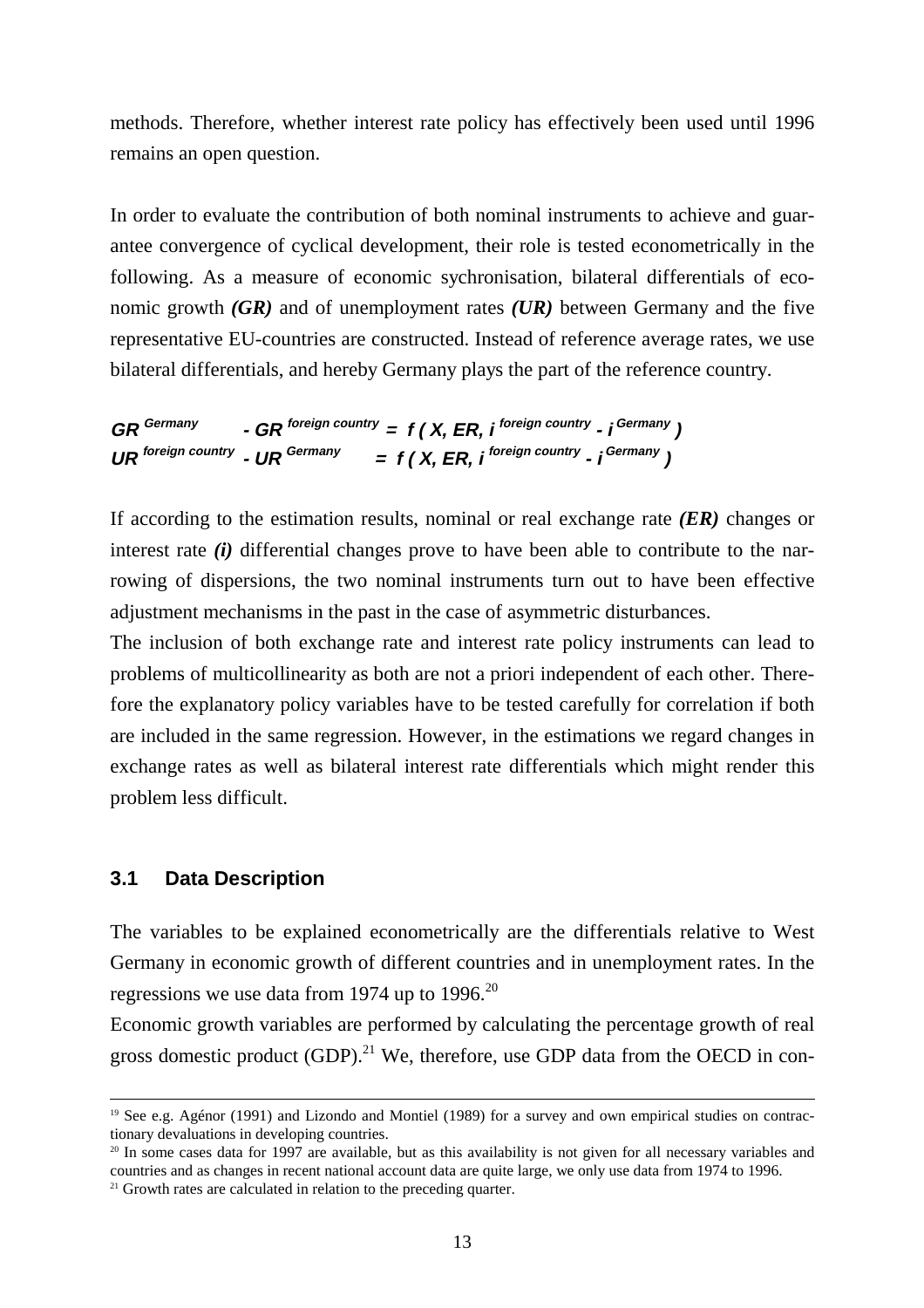stant terms and seasonally adjusted. As quarterly GDP data from the OECD are not available for Austria over the whole period from 1974 to 1996, these data are taken from the International Financial Statistic of IMF. The developments of the national GDP variables are shown in Figure 4, which presents GDP indices based on 100 in 1977. It is obvious that the average development of economic growth does not differ much in all six EU-countries. There are periods in which some countries underlay a better performance than others. But on average, their economic performance is the same between 1977 and 1997 as they all turn out to be at about the same index point in 1997. It is important to note that with respect to these six representative countries there is no country with an outstanding economic trend overtaking all others.<sup>22</sup>

Country differentials in economic growth are calculated by subtracting the growth rates of the five included EU-countries from the West German. ADF-tests show that all growth variables as well as the country differentials are stationary.



Unemployment is measured by the standardised, seasonally adjusted unemployment rate from the OECD.<sup>23</sup> The unemployment rates are plotted in Figure 5. According to

l

 $22$  This is in line with the results reported by Buscher (1999), who applied a one-way- as well as a two-way-ANOVA finding that the core-EU-countries move jointly together, but significant differences are obtained for the EU-11 as well as EU-15 countries.

<sup>&</sup>lt;sup>23</sup> Standardised unemployment rates are used according to the old concept because of the availability of quarterly data. As this unemployment rate is not available on quarterly basis for Austria and for West Germany, we use the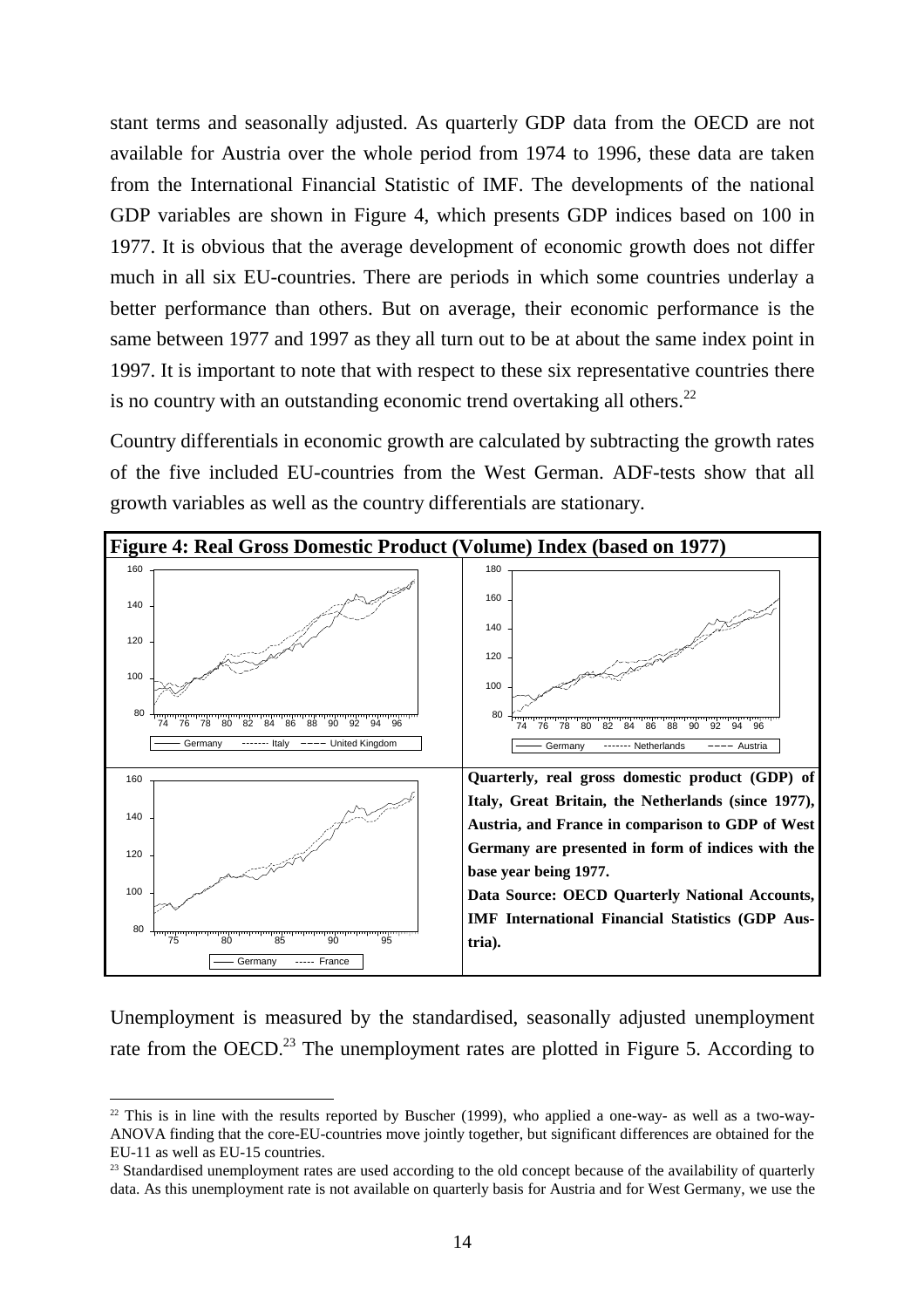these standardised data, increases and decreases in unemployment rates occur simultaneously in all countries but Italy, whose steadily increasing unemployment rate seems to underlie a separate trend. Only in the 1990s, a generally more distinct development takes place. The Dutch unemployment rate decreases sharply and the British declines slightly. Only France, West Germany and Italy follow an upward trend while the Austrian unemployment rate remains constant.



We again generate country differentials by subtraction, thus subtracting the West German unemployment rate from the other countries'. For this case, unemployment rates as well as unemployment rate country differentials are not stationary according to the results of the ADF-tests. Therefore, the differentials are included in first differences in the estimations.

The exogenous variables were already presented in Section 2. In order to get variables of nominal and real exchange rate appreciation and devaluation, we take the percentage change of the bilateral nominal and real external value of the German Mark against the other currencies as described in Section 2. An increase in this variable always represents an appreciation of the German Mark as well as a devaluation of the other currency. These variables are stationary when running the appropriate tests.

l

unemployment rate in percent of labour force of Austria from OECD and of West Germany from the German Bundesbank.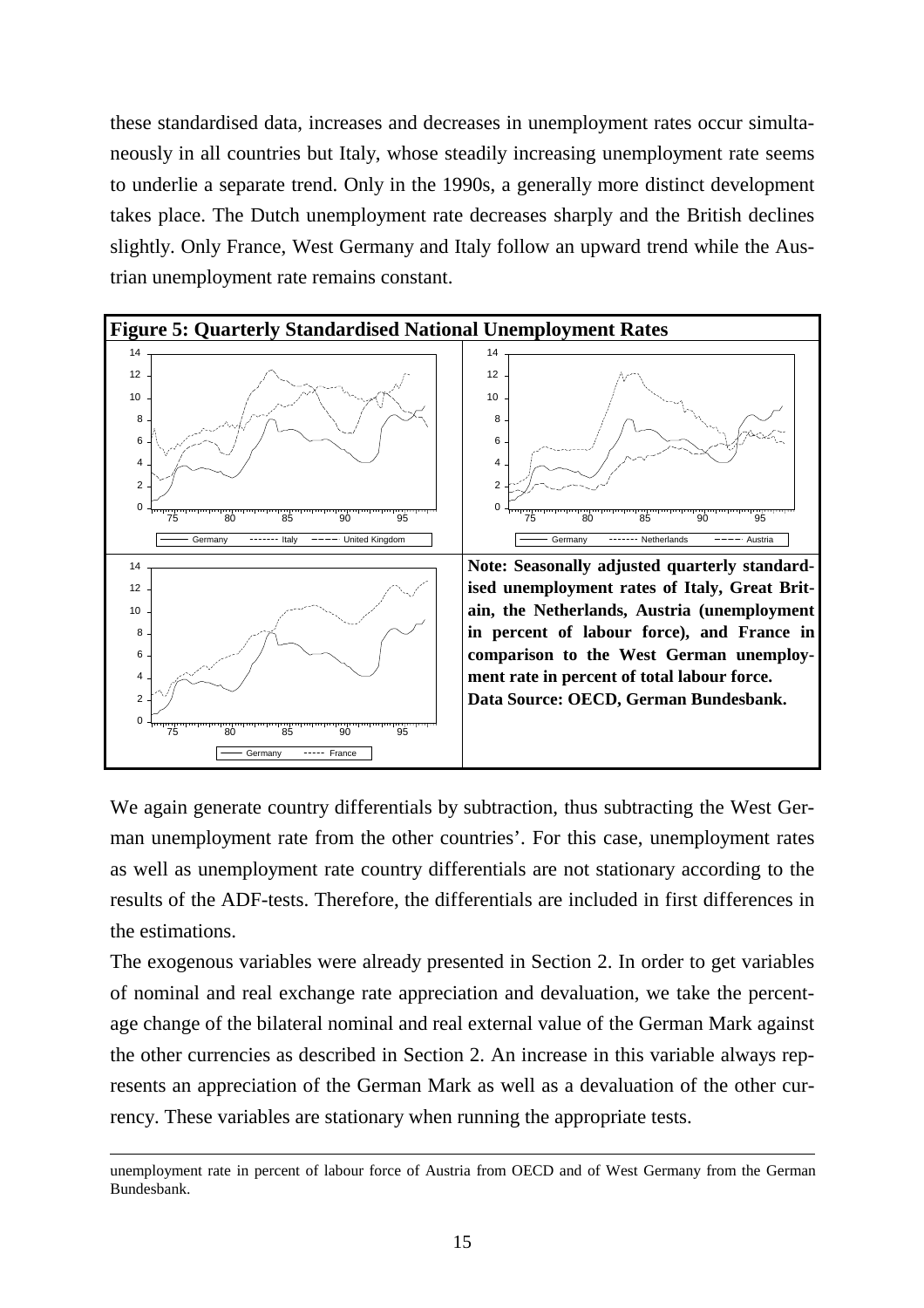Interest rate country differentials are created by the subtraction of the German shortterm interest rate from the foreign short-term interest rate. The national interest rates also have been discussed earlier on. Country differentials in interest rates are stationary as well. According to these definitions of the variables a change in the instruments or the market adjustment mechanisms has a stabilising effect on the real variable developments in the following cases:

|                                                      |                                                | Reaction of the unemployment Reaction of the growth rate         |
|------------------------------------------------------|------------------------------------------------|------------------------------------------------------------------|
|                                                      |                                                | rate country differential if the country differential if the in- |
|                                                      |                                                | instrument has a stabilising strument has a stabilising ef-      |
|                                                      | effect                                         | fect                                                             |
| case:                                                | $UR^*$ - $UR^{BD} > 0$                         | $\overline{\text{GR}^{\text{BD}} - \text{GR}^*} > 0$             |
| Depreciation of<br>$\bf{do}$                         | Differential decreases:<br>do-<br>$\mathbf{r}$ | Differential decreases:<br>$d_{0}$ -                             |
| mestic currency rela-                                | mestic unemployment<br>rate                    | mestic growth rate has in-                                       |
| tive to D-Mark (i.e.                                 | goes down relative to for-                     | creased relative to formerly                                     |
| increase in exchange                                 | merly lower German rate                        | higher German rate                                               |
| rate variable)                                       |                                                |                                                                  |
| <b>Lowering of domestic</b> $\blacksquare$ see above |                                                | $\blacksquare$ see above                                         |
| interest rate relative to                            |                                                |                                                                  |
| the German rate <i>(i.e.</i>                         |                                                |                                                                  |
| in<br>decrease<br><i>interest</i>                    |                                                |                                                                  |
| rate country differen-                               |                                                |                                                                  |
| tial)                                                |                                                |                                                                  |
| case:                                                | $UR^* - UR^{BD} < 0$                           | $\overline{\text{GR}^{\text{BD}} - \text{GR}^*} < 0$             |
| Appreciation of do-                                  | Differential<br>increases<br>п<br>(i.e.        | Differential<br>increases<br>(i.e.                               |
| mestic currency rela-                                | distance between both vari-                    | distance between both vari-                                      |
| tive to D-Mark (i.e.                                 | <i>ables decreases</i> ): German un-           | <i>ables decreases</i> ):<br>German                              |
| decrease in exchange                                 | employment rate has gone                       | growth rate has increased                                        |
| rate variable)                                       | down relative to<br>formerly                   | relative to formerly higher                                      |
|                                                      | lower domestic rate                            | domestic one                                                     |
| Increase in domestic                                 | $\blacksquare$ see above                       | $\blacksquare$ see above                                         |
| interest rate relative to                            |                                                |                                                                  |
| the German rate <i>(i.e.</i>                         |                                                |                                                                  |
| increase in interest rate                            |                                                |                                                                  |
| <i>country differential</i> )                        |                                                |                                                                  |

**Table 1: Possible reactions of real variables on changes in the monetary instruments.**

The necessary reactions of the country differentials as described above imply a positive sign of the interest rate variable and a negative sign of the exchange rate variable. If this turns out to be the case the potential shock-absorbing effect of one or of both instrument is demonstrated.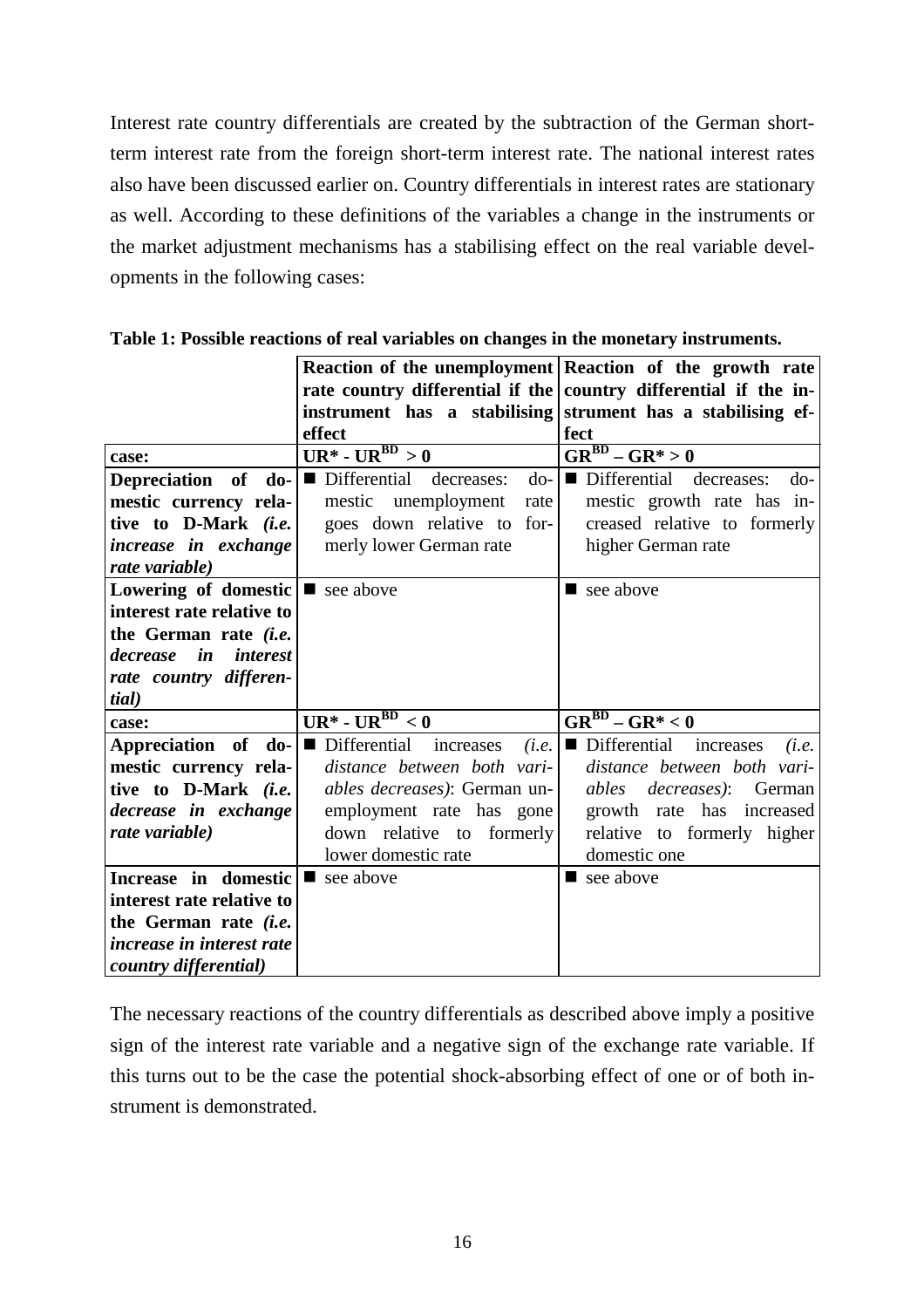**Figure 6: Stabilising impact of potential adjustment mechanisms**



Note: An appreciation (depreciation) of the external value of the German currency implies a depreciation (appreciation) of the domestic currency.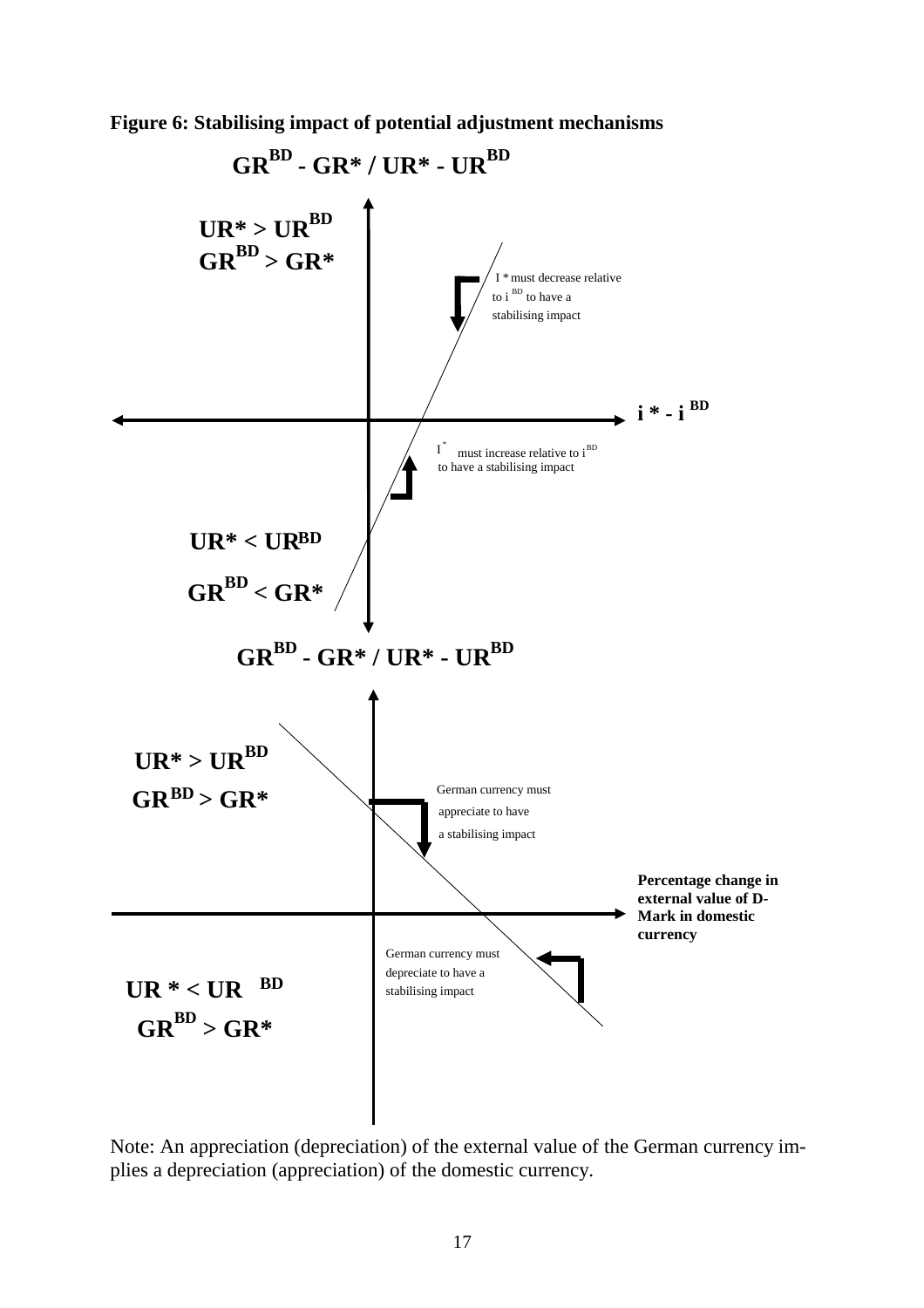## **3.2 Regression results**

In order to find the empirical impact of the adjustment instruments, each variable is tested independently for its influence. The variable is included in the regression if its coefficient differs from zero at the ten percent level of significance. Regarding the joint effects of interest rate policy and nominal or real exchange rate policy, both variables are included in the regressions as long as they are jointly significant. Looking at possible multicollinearity among the regressors, we pay attention to the simple correlation cofficient between the explanatory variables taking into account the lag structure of the corresponding regression. In none of the cases considered multicollinearity is a serious problem. As an additional check we compare the regression coefficients of the corresponding bivariate regressions with the ones of the multiple regression. Again, there are no remarkable jumps or changes in the coefficient estimates which would usually happen when multicollinearity seriously affects the design matrix.

Besides of multicollinearity, we take also account of the problem of possible endogeneity of the regressors. As mentioned above, the developments of interest rates and exchange rates are not independent of changes in unemployment and growth rates. In all those cases where endogeneity could cause problems we, therefore, additionally report Instrumental Variable estimates instead of OLS. As instruments we use appropriately lagged values of the regressors. In the following tables these regressions are marked with ..IV".

Most of the regressions are run for certain subperiods except for the UK. These subperiods are chosen according to the behaviour of the nominal instruments. To select appropriate subperiods we refer to the graphs listed in the appendix. Gaps between subperiods in the result tables indicate that no statistically significant results for any of the instruments can be obtained.

In order to evaluate the possible effects of interest rate and exchange rate policies the sample period ends in 1996. The reason for this is simply that one of the Maastricht criteria called for a stable exchange rate for at least two years to qualify as a member. The convergence of the national long-term interest rates is also due to the Maastricht treaty. These considerations lead us to restrict the sample until 1996. What is more, instead of generally beginning in 1974, we start the regressions at the latest in 1976 depending on the lag structure of the explanatory variables.

Before turning to the results in detail, we should mention another point. Since we do not set up a structural model to explain the endogenous variables, we try to capture the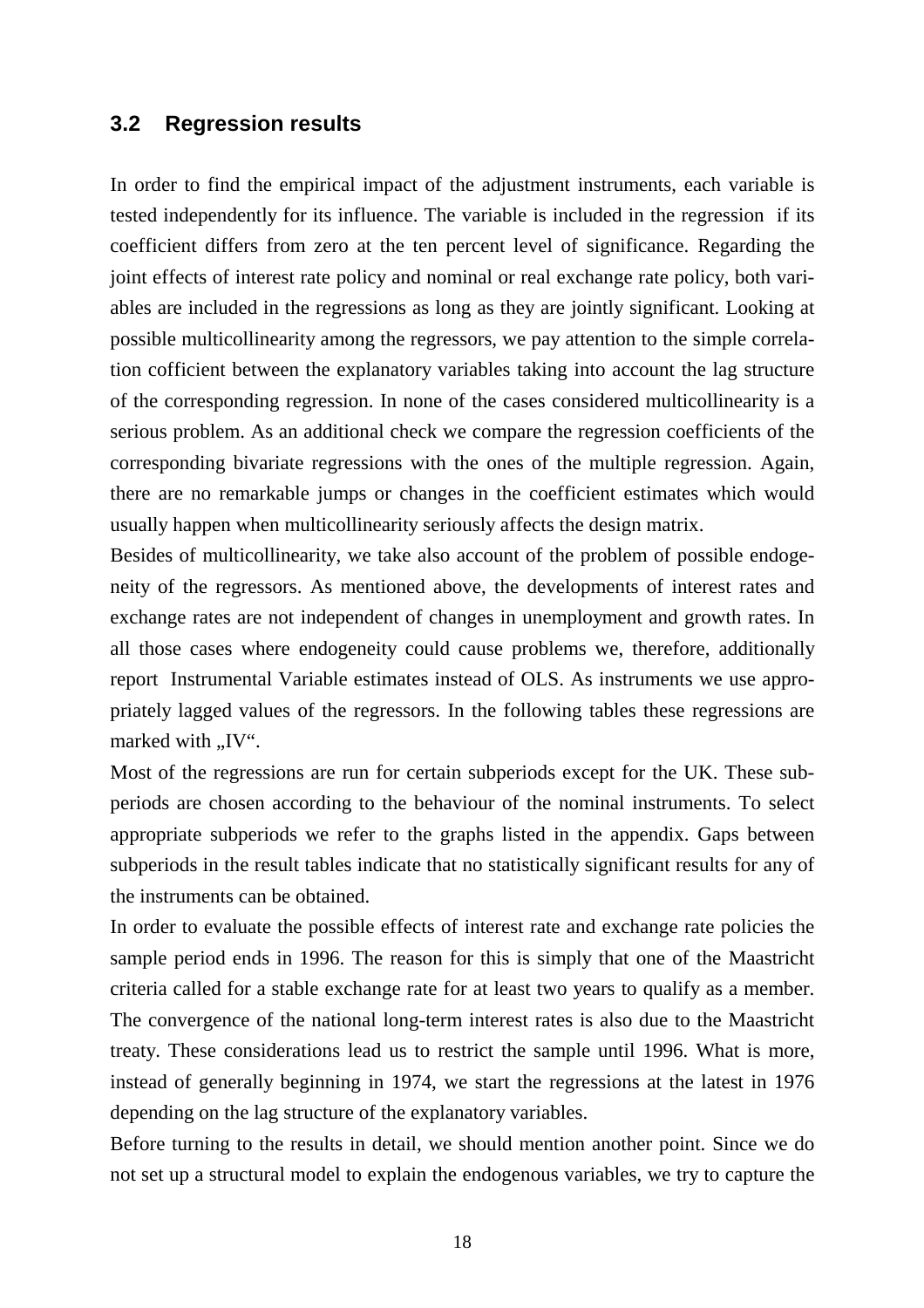effects of other economic variables by an autoregressive specification of the residuals as well as by adding lagged endogenous variables. But the coefficients of the lagged endogenous variables should not be interpreted as partial adjustment coefficients in the usual way, but along the lines of time series analysis.

### **a) The Impact of the Instruments on Growth Differentials**

From an econometric point of view several tests on the equations have been performed. In all cases the residuals turn out to be white noise and normality cannot be rejected. Obvious deficiencies of the equations in Table 2 could not be detected neither. Nevertheless, the explanatory power of the regressions is rather low, even in those regressions including an autoregressive error term or lagged endogenous variables. This indicates that there are more important determinants than the two policy instruments of the variations in these series.

The results for the regressions of the growth differential are reported in Table 2 below for Austria, France, the UK, and Italy. For the Netherlands the policy instruments do not show a statistically significant impact on the growth differential at all from 1976 to 1996. Figure 2a in the Appendix shows that from 1984 there is a remarkable parallelism in the Dutch interest rate movement compared with the German. The interest differential therefore remains practically constant over time. In addition, Guilder/D-Mark exchange rate changes are only of a small magnitude. Hence, not surprisingly, no statistically significant influence of the nominal instrument on the growth differential can be detected since 1984. Furthermore, the potential adjustment instruments do not prove to have a significant effect on relative growth rates in the first time period neither.

For the remaining four countries all interest rate differentials exerting a significant impact on the growth show - contrary to the exchange rate coefficients - the same positive sign. According to Figure 6 this implies that interest rate policies were mainly conducted to achieve or to improve simultaneity in business cycles among the countries. A further common characteristic Table 2 reveals relates to the rather stable lag structure of the interest rate differentials across countries. If there is a significant impact of the instrument, then it takes three to four quarters to change the growth differential for the continental European countries. For the UK the interest rate differential reacts somewhat faster with only a two quarter delay.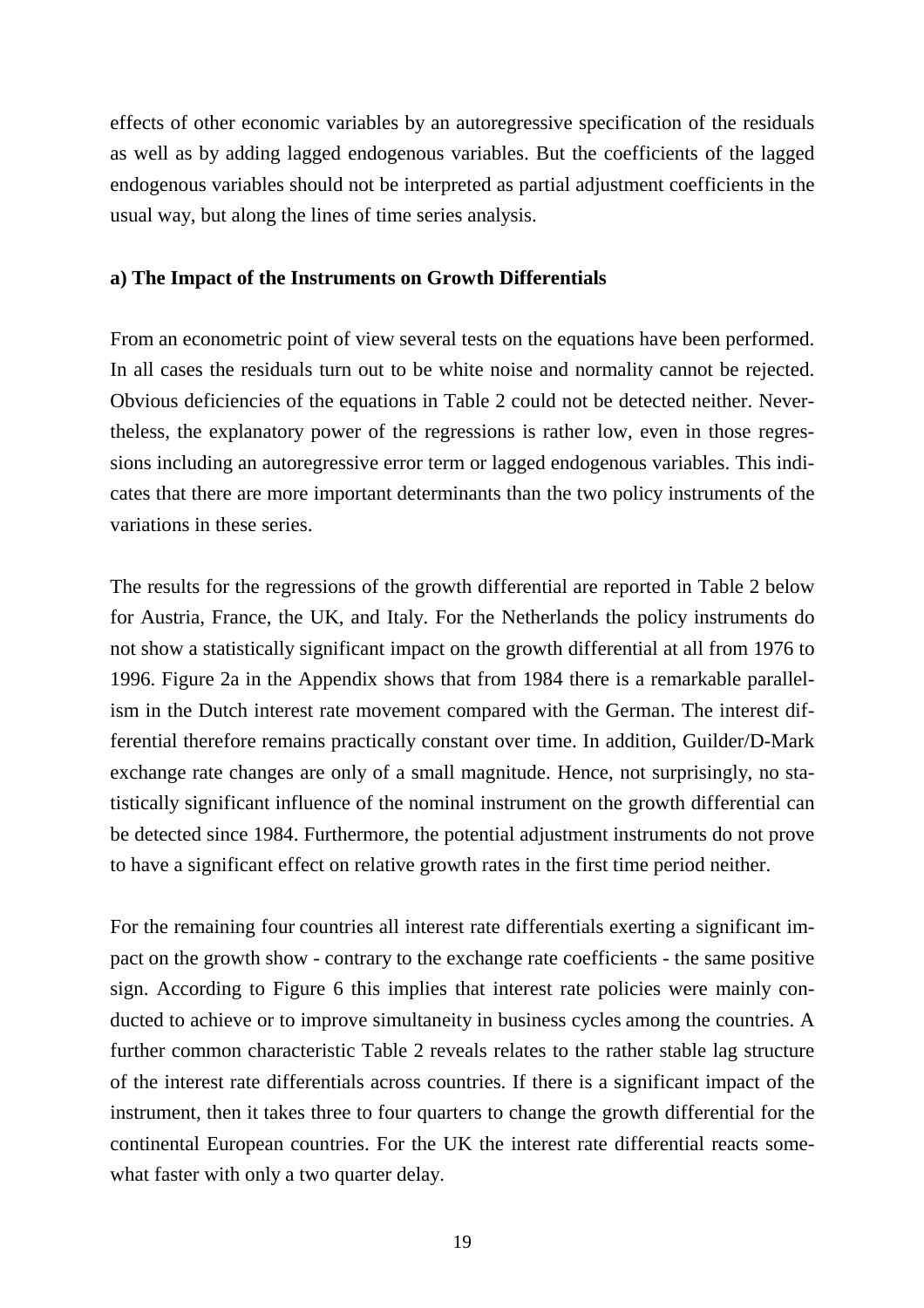| <b>AUSTRIA</b>        |                           |       |             |                                 |                   |                      |                   |
|-----------------------|---------------------------|-------|-------------|---------------------------------|-------------------|----------------------|-------------------|
|                       | adj. $\mathbb{R}^2$       | white | $\mathbf C$ | Interest Rate Nom.              | Ex-               | <b>Real Exchange</b> |                   |
| <b>Period</b>         |                           | noise |             | Diff.                           | change            | Rate                 |                   |
|                       |                           |       |             |                                 | Rate              |                      |                   |
| $75 - 83$             | 0.054                     | Yes   | $-0.000$    | $\overline{a}$                  |                   | 58.398*              |                   |
|                       |                           |       |             |                                 |                   | $(\text{lag } 2)$    |                   |
| $75 - 83$             | 0.183                     | Yes   | $-0.372$    | $0.208**$                       | 67.394**          |                      |                   |
|                       |                           |       |             | $(\text{lag } 3)$               | $(\text{lag } 8)$ |                      |                   |
| $89 - 96$             | 0.185                     | Yes   | $-0.081$    |                                 |                   | $-130.39***$         |                   |
|                       |                           |       |             |                                 |                   | $(\text{lag } 5)$    |                   |
|                       |                           |       |             |                                 |                   |                      |                   |
| <b>FRANCE</b>         | adj. $\mathbb{R}^2$       | white | $\mathbf C$ | Interest Rate Nom               | $Ex-$             | Real                 | $Ex$ - Lagged     |
| <b>Periode</b>        |                           | noise |             | Diff.                           | change            | change Rate          | endog.            |
|                       |                           |       |             |                                 | Rate              |                      | Var.              |
| $76 - 83$             | 0.305                     | Yes   | $-0.946$    | $0,267***$                      | $-10.457*$        | $\overline{a}$       | $-0.400**$        |
|                       |                           |       |             | $(\text{lag } 4)$               | $(\text{lag } 1)$ |                      | $(\text{lag } 1)$ |
| $76 - 83$             | 0.042                     | Yes   | $-0.615$    | $0.264**$                       | $-28.690$         | $\frac{1}{2}$        | $-0.408**$        |
|                       |                           |       |             | (IV)                            | (IV)              |                      | (IV)              |
| $76 - 83$             | 0.306                     | Yes   | $-1.15$     | $0,277***$                      | $\overline{a}$    | $-9.826*$            | $-0.422**$        |
|                       |                           |       |             | $(\text{lag } 4)$               |                   | $(\text{lag } 1)$    | $(\text{lag } 1)$ |
| $76 - 83$             | 0.306                     | Yes   | $-1.149$    | $0.277***$                      | $\overline{a}$    | $-10.073$            | $-0.423**$        |
|                       |                           |       | ***         | (IV)                            |                   | (IV)                 | (IV)              |
| $84 - 96$             | 0.070                     | Yes   | 0.197       | $\overline{\phantom{a}}$        | $-19.82**$        |                      |                   |
|                       |                           |       |             |                                 | $(\text{lag } 7)$ |                      |                   |
| $84 - 96$             | 0.090                     | Yes   | 0.137       | $\frac{1}{2}$                   |                   | $-23.010**$          | $\overline{a}$    |
|                       |                           |       |             |                                 |                   | $(\text{lag } 7)$    |                   |
|                       |                           |       |             |                                 |                   |                      |                   |
| <b>UNITED KINGDOM</b> |                           |       |             |                                 |                   |                      |                   |
|                       | adj. $\mathbb{R}^2$ white |       | $\mathbf C$ | Interest Rate   Nom. Ex-   Real |                   |                      | $Ex$ - AR-        |
| <b>Period</b>         |                           | noise |             | Diff.                           | change            | change Rate          | process           |
|                       |                           |       |             |                                 | Rate              |                      |                   |
| $76 - 96$             | 0.154                     | Yes   | $-0.429$    | $0.101**$                       |                   | $-4.620*$            | $0.291***$        |
|                       |                           |       |             | $(\text{lag } 2)$               |                   | $(\text{lag } 2)$    | AR(3)             |
| $76 - 96$             | 0.151                     | Yes   | $-0.432$    | $0.112**$                       | $-4.618$          |                      | $0.288***$        |
|                       |                           |       |             | $(\text{lag } 2)$               | $(\text{lag } 2)$ |                      | AR(3)             |

**Table 2: Regression Results Referring to Growth Rate Differentials**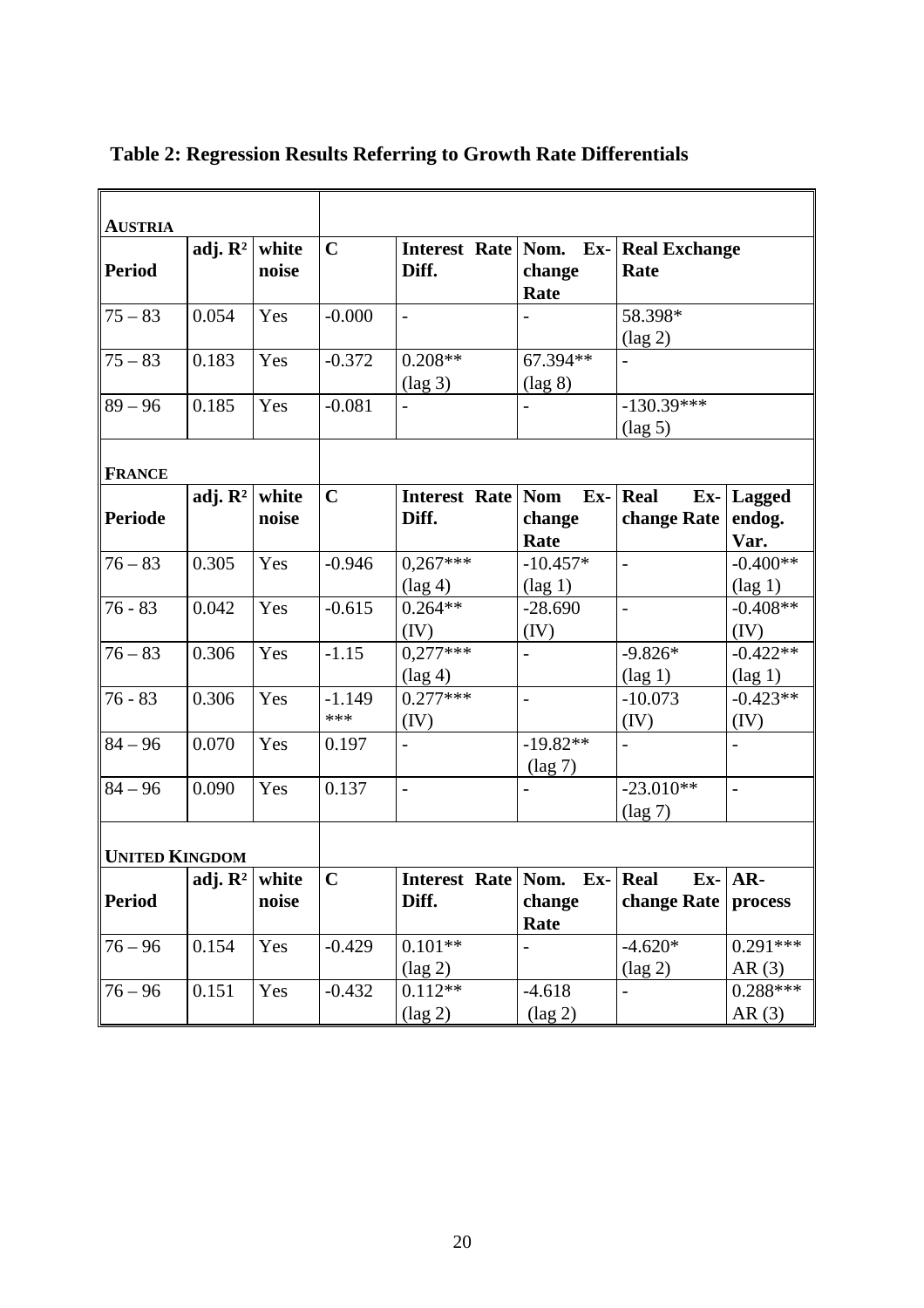| <b>ITALY</b> |                        |                |             |                                      |                                 |                                   |                                |
|--------------|------------------------|----------------|-------------|--------------------------------------|---------------------------------|-----------------------------------|--------------------------------|
| Period       | adj.<br>$\mathbb{R}^2$ | white<br>noise | $\mathbf C$ | <b>Interest</b><br><b>Rate Diff.</b> | Nom.<br>change<br>Rate          | $Ex$ - Real<br>change Rate Endog. | Ex-Lagged<br>Var.              |
| $82 - 91$    | 0.068                  | Yes            | 0.363       |                                      | $-22.181*$<br>$(\text{lag } 7)$ |                                   |                                |
| $92 - 96$    | 0.348                  | Yes            | 0.213       |                                      | $-9.356**$<br>$(\text{lag } 1)$ |                                   | $0.478**$<br>$(\text{lag } 3)$ |
| $92 - 96$    | 0.321                  | Yes            | 0.172       |                                      |                                 | $-8.668**$<br>$(\text{lag } 1)$   | $0.491**$<br>$(\text{lag } 3)$ |
| $92 - 96$    | 0.315                  | Yes            | 0.826       | $0,221**$<br>$(\text{lag } 4)$       |                                 |                                   | $0.461**$<br>$(\text{lag } 3)$ |

**\*/\*\*/\*\*\*:** indicating that the coefficient is significant at the 10/5/1 percent level. Lag x indicates the delay in quarters a variable enters the regression. AR-process refers to an autoregressive process of the error term.

For Austria and France only for the period from 1975 to 1983 the interest rate differential had an influence, whereas since 1984 all nominal instruments are not important in explaining growth performance with respect to West Germany.<sup>24</sup> Again, these results are not very surprising because both countries collaborated closely with the German Bundesbank in their interest rate policies. The result for the UK is contrary. Here we observe an interest rate impact over the whole sample period. But compared with Austria and France, the coefficient is considerably smaller in size. Finally, for Italy we find an impact of the differential only from 1992 to 1996.<sup>25</sup>

Although the interest rate instrument contributes to a more synchronised economic development between the countries considered, the quantitative effects are nevertheless rather small. For instance, a reduction of one percentage point in the interest rate differential between West Germany and another country, on average, leads to an adjustment of asymmetrically developing growth differentials of somewhat more than 0.2

j

<sup>&</sup>lt;sup>24</sup> The fact that until 1983, Austrian growth rates were marked by a higher performance than the German indicates that a decrease in the level of the German interest rate relative to the Austrian contributed to the convergence of both countries' growth rates**.**

 $25$  The missing interest rate impact for the earlier subperiods in Italy might be partly explained by the fact that the Italian economy operated much more like a closed economy especially with respect to the national financial markets as well as to money markets. Only at the end of the 1980s, Italian financial markets also operated at an international base. Secondly, most of the Italian economy, at least the large companies, were state-owned having employment guarantees, etc. For this reason and because of strong labour union influence the government offset adverse shocks. Third, the Banca d'Italia was not independent. The government exerted a significant influence on the monetary policy, especially with respect to the prime rate, of the central bank. For example, the government had special interest rate offers with respect to government bonds and thus public debt was quite ease to finance. The fourth point is that for most of the time considered in the paper the so-called "Scala Mobile'' was implemented which implied an automatical wage adjustment to the inflation rate.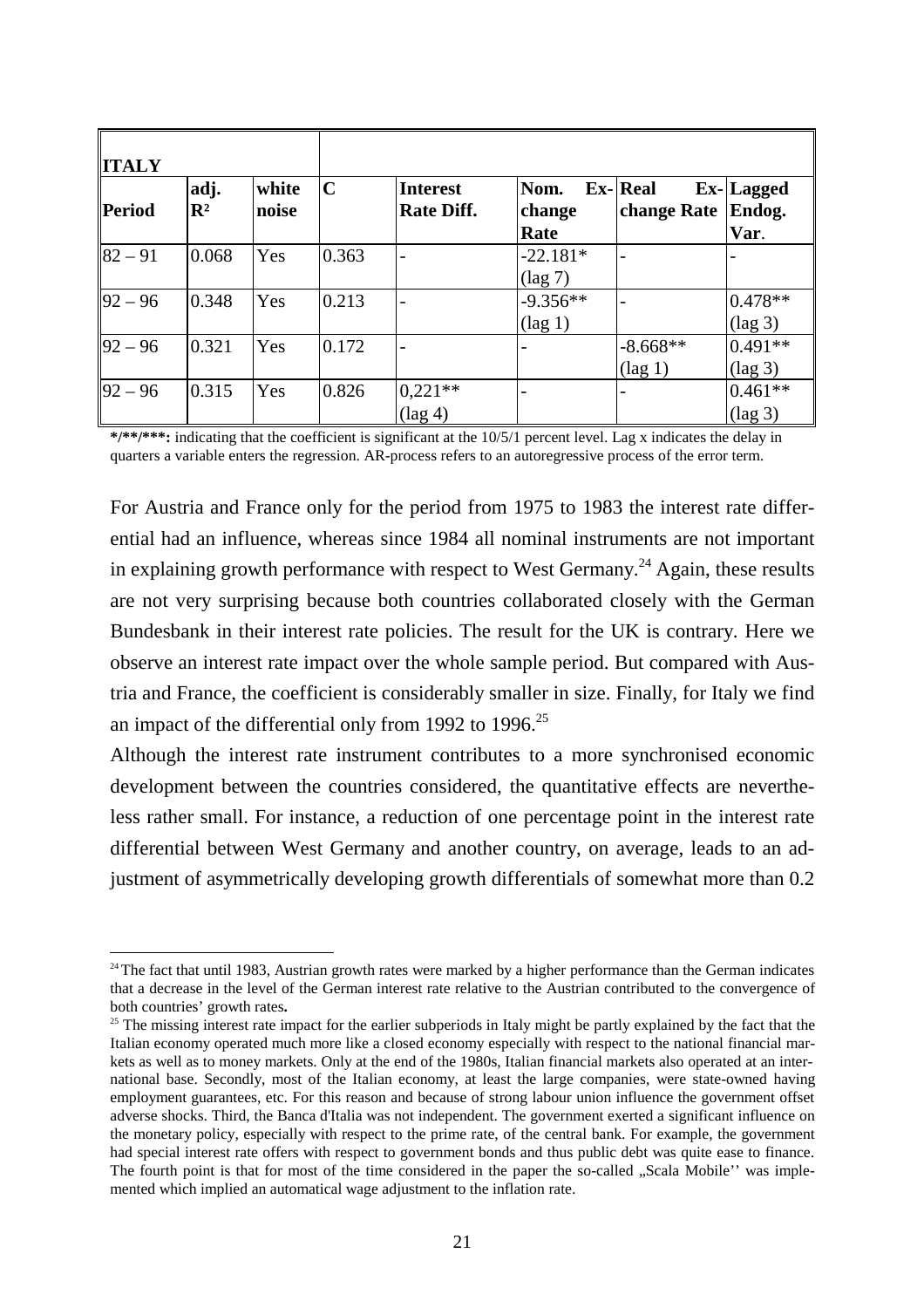percentage points for the continental European countries, and to a 0.1 percentage point adjustment for the UK.

Contrary to the interest rate instrument the effects of exchange rate changes are rather mixed over time as well as across countries. For Austria nominal and real exchange rate changes vis-à-vis the German Mark instead of reducing asymmetries reinforced the growth rate differential to diverge for the period from 1975 to 1983. But this evidence should be cautiously interpreted for two reasons. First, the real exchange rate effect is only significant at the 10 percent level and second, for the nominal exchange rate there is a rather long lag of eight quarters. Given the short data period, this result might be somewhat spurious. In the late 1980s and in the 1990s only real exchange rate changes contributed to a buffering of shocks because differentials in interest rates did not exist on the one hand. On the other hand, the nominal exchange rate was closely tied to the German Mark. Despite of a fixed nominal exchange rate, the real rate exhibits some variations as can be seen from the Figure in the appendix. Although exchange rate turbulences characterise the 1990s, the nominal German-Austrian exchange rate remained unchanged. Consequently, it could not act as adjustment mechanism. For this reason, the adjustment of the relative price levels caused the converging impact of the real exchange rate.

With respect to France nominal as well as real exchange rate changes contribute to the synchronisation of economic development for both subperiods. This tendency is stronger for the second subperiod than for the first when the influence only shows a one quarter delay.26 Given that the French-German exchange rate fluctuated more than the Austrian, these results are in line with our theoretical considerations. Nevertheless the missing impact of the interest rate since 1984 is a little bit surprising. Compared to the also insignificant Austrian and Dutch national interest rate policies, the French-German interest rate differential shows much more variations over the 1984 to 1996 period. One explanation for these variations is the different level of inflation France shows in comparison to both other core countries. Reducing the inflation rate in France lowers the French nominal interest rate and c.-p. the interest rate differential to Germany. If market participants anticipate this disinflationary process, no real effects will occur.

In the German-British case both types of exchange rate changes lead to convergence in growth performance, although the impact is statistically significant only at the 10 per-

l

 $26$  As the first lag of this explanatory variable can be influenced by the endogenous variable itself, we used IVtechniques to obtain reliable estimates. Nonetheless, we could find no instrument of a high quality, the IV-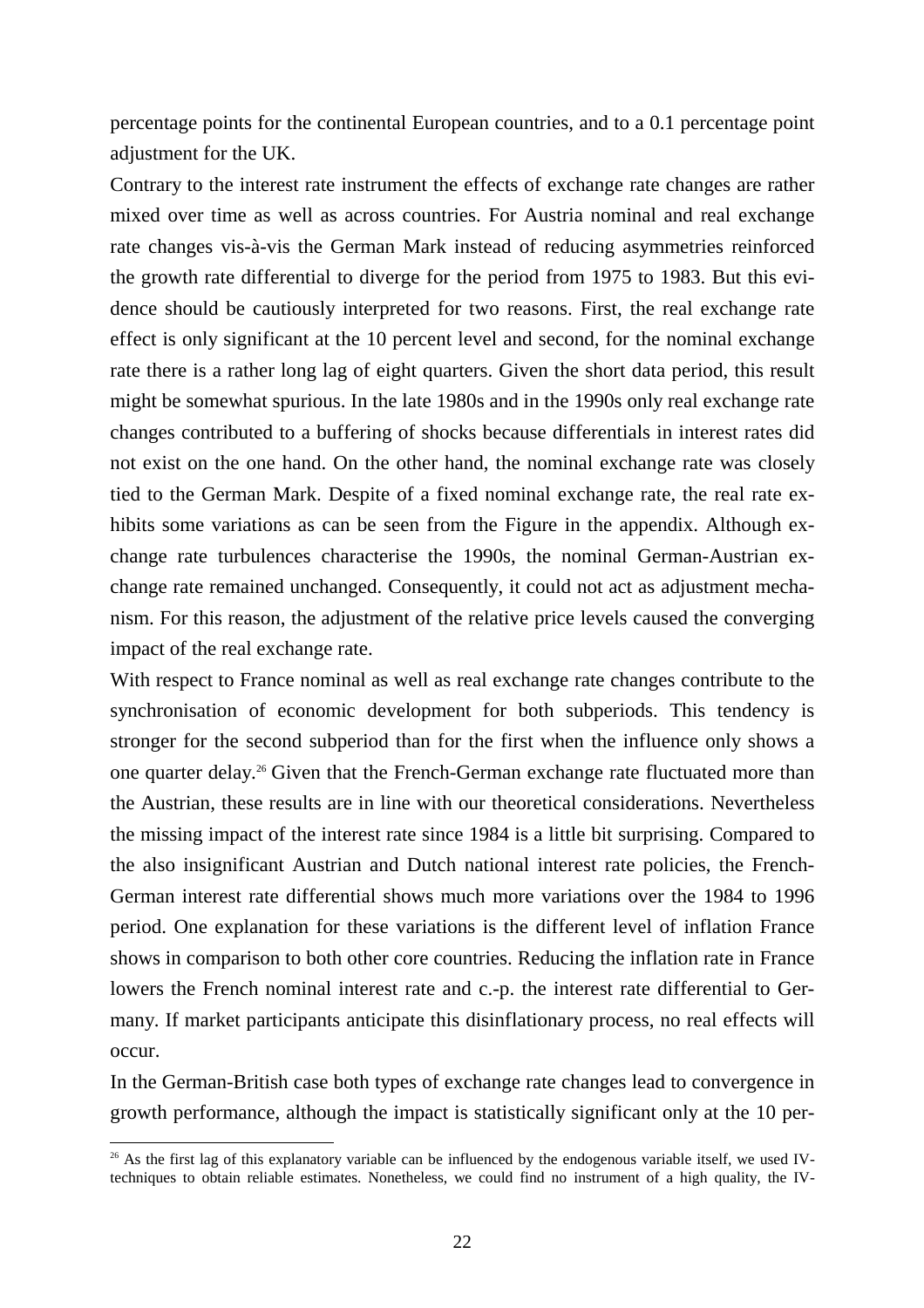cent level. The United Kingdom is the only country in our study where since 1984 both instruments have had a joint impact on the growth differential. For all other countries either the exchange rate or the interest rate, but not both jointly, were a useful adjustment instrument since the mid-1980s. We should note however that for Great Britain nominal exchange rate changes are not significant when entering the regression jointly with the interest rate instrument.

In the Italian case the regression results show a shock-absorbing effect of nominal and real exchange rate changes since the 1990s as well as a slight evidence for a significant impact of the nominal exchange rate in the 1980s. Although the coefficients in the second subperiod are significant at the 5 percent level, we should be careful due to the extremely short investigation period 1992 to 1996. These rather short subperiods had to be chosen due to two cuts in the development of the policy instruments. In 1984, there is an obvious decline in the amplitude of exchange rate fluctuations marked by the temporary stabilisation of the exchange rate changes which became stronger again from 1992.

As well as the stabilising impact of the interest rates, exchange rate changes contribute, as long as significant, to the convergence in economic development. However, this shock-absorbing impact is rather minor as a one percent change in exchange rates on average only absorbed about 0.05 (UK) to 1.3 (Austria) percent of growth variation in relation to Germany.

## **b) Regression Results of the Impact of the Instruments on Unemployment Rate Differentials**

Tables 3a and 3b show the results of the nominal instruments' impact as well as the real exchange rate's on the differentials of unemployment rates. Before going into the details, we comment on the results as a whole. Except for the UK, the overall performance of the regressions is somewhat worse compared with the results from Table 1. First, it is more difficult to obtain regression results with white noise residuals. Whereas the coefficients of the interest rate differentials show a unique sign in the case of the growth regressions, it is no longer the case for the unemployment differentials. We hereby obtain mixed results in the case of Austria. Another distinction relates to the behaviour of exchange rate changes. In most of the cases we present results for the growth rates regressions being in line with the view that these changes contributed to

-

coefficients show the same signs, but remain statistically insignificant.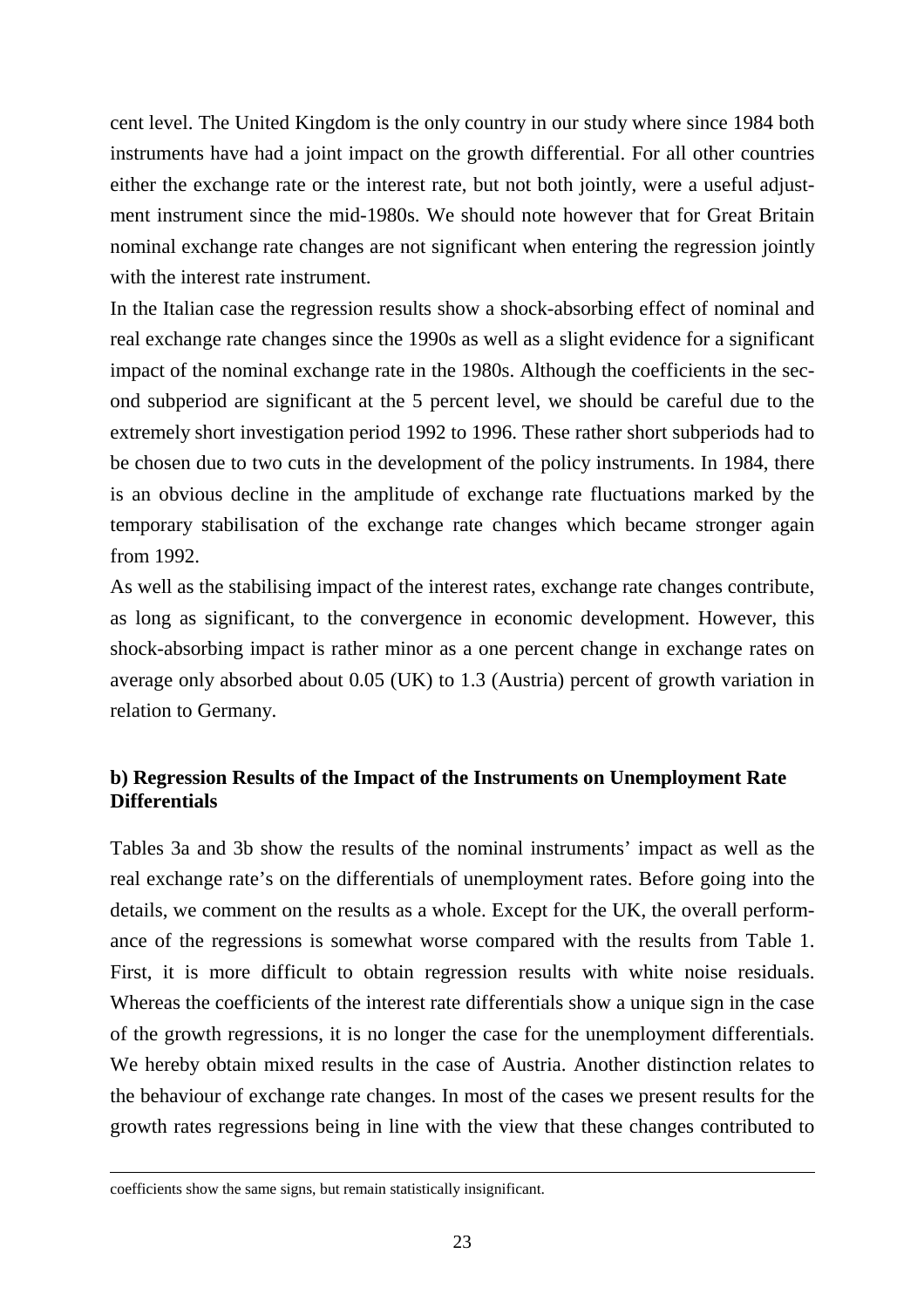convergence – in those time periods when coefficients had a significant influence. For the labour market the results are considerably more complex. For Austria and the Netherlands, both countries with a stable nominal exchange rate vis-à-vis the German Mark, changes in the real exchange rate tend – when having a significant impact - to increase the differentials in the corresponding unemployment rates. Contrary to these effects are real exchange rate changes in countries with against the German Mark more fluctuating exchange rates like the UK and even – to a smaller extent - France. In relation to the latter, changes in the rates buffered asynchrone economic developments even in the whole period while changes in the Italian exchange rates never did so.

With regard to the Dutch-German unemployment differential, real exchange rate changes over the whole period exert an impact, albeit a weak one, whereas none of the instruments shows a significant effect on the growth differential. The positive coefficient of the real exchange rate indicates that, on average, changes in the rate lead to a reinforcement of an asymmetric development in the unemployment rates of both countries.

| <b>AUSTRIA</b>    |                     |                       |             |                                      |                               |                                   |                                 |                         |
|-------------------|---------------------|-----------------------|-------------|--------------------------------------|-------------------------------|-----------------------------------|---------------------------------|-------------------------|
| <b>Period</b>     | adj. $\mathbb{R}^2$ | <b>White</b><br>noise | $\mathbf C$ | <b>Interest</b><br><b>Rate Diff.</b> | Nom. Ex-<br>change<br>Rate    | <b>Real Ex-</b><br>change<br>Rate | <b>Lagged</b><br>Endog.<br>Var. | $AR-$<br><b>Process</b> |
| $ 75 - 83 $       | 0.113               | Yes                   | $-0.038$    |                                      | 11.404**<br>$(\text{lag } 3)$ |                                   |                                 |                         |
| $75 - 83$         | 0.314               | Yes                   | $-0.072$    | $0.034***$<br>$(\text{lag } 2)$      |                               | 6.666*<br>$(\text{lag } 3)$       |                                 |                         |
| $84 - 88$         | 0.259               | Yes                   | 0.041       | $\overline{\phantom{a}}$             | 51.929**<br>$(\text{lag } 1)$ |                                   | $0.391*$<br>$(\text{lag } 1)$   | -                       |
| $84 - 88$<br>(IV) | 0.237               | Yes                   | 0.048       |                                      | 58.632<br>(IV)                |                                   | 0.264<br>(IV)                   |                         |
| $84 - 88$         | 0.357               | N <sub>o</sub>        | 0.420       | $-0.135***$<br>$(\text{lag } 6)$     |                               |                                   |                                 |                         |
| $85 - 88$         | 0.713               | Yes                   | 0.629       | $-0.218***$<br>$(\text{lag } 6)$     |                               |                                   |                                 | $-0.457**$<br>AR(4)     |

**Table 3a: Regression Results Referring to Differentials in Unemployment Rates**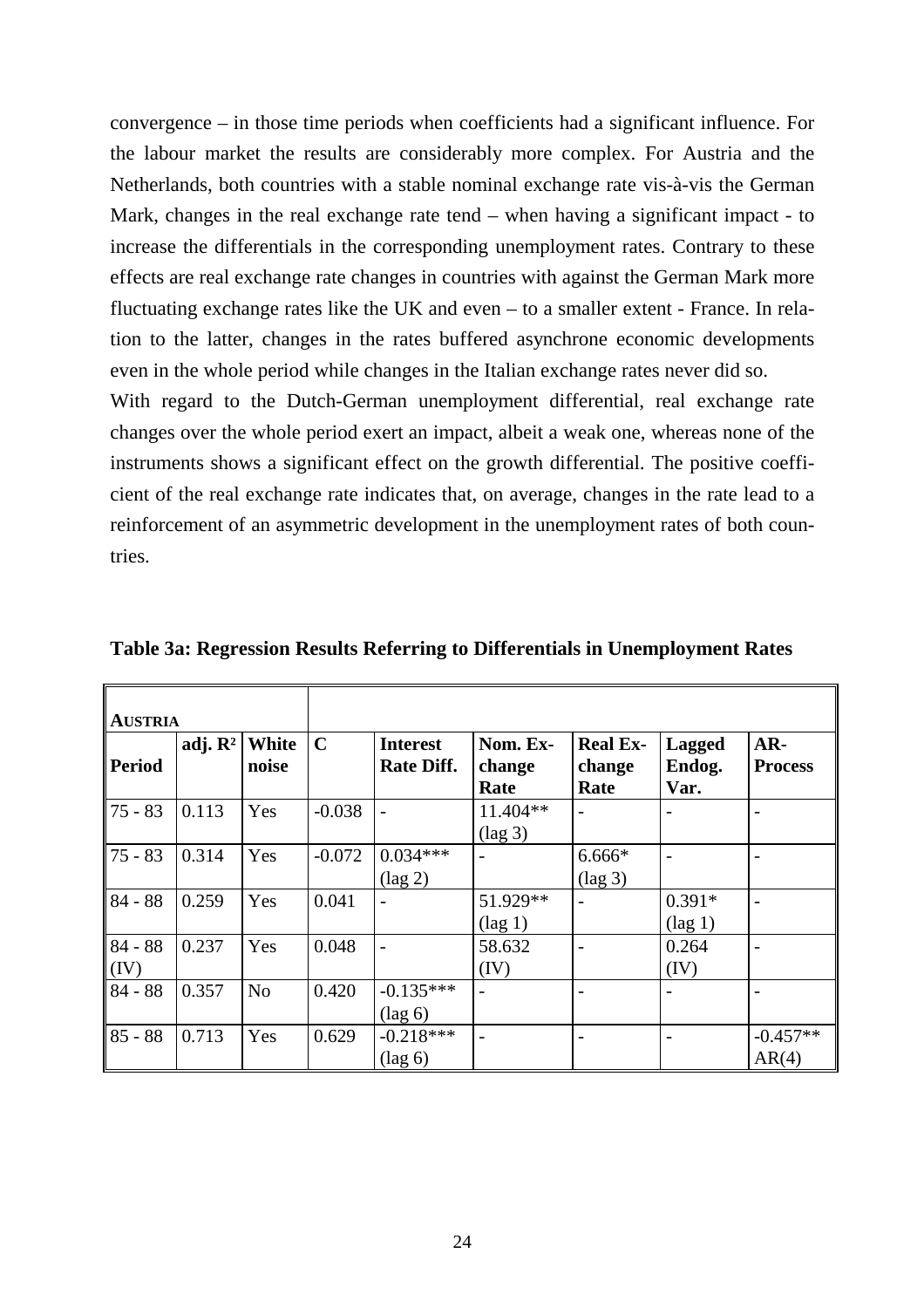| <b>THE NETHERLANDS</b><br><b>Period</b> | adj. $\mathbb{R}^2$ | White<br>noise | $\mathbf C$ | <b>Interest</b><br><b>Rate Diff.</b> | Nom. Ex-<br>change<br>Rate     | <b>Real Ex-</b><br><b>Change</b><br>Rate |                                 |
|-----------------------------------------|---------------------|----------------|-------------|--------------------------------------|--------------------------------|------------------------------------------|---------------------------------|
| $76 - 83$                               | 0.084               | Yes            | 0.116       |                                      |                                | 10.979*<br>$(\text{lag } 5)$             |                                 |
| $84 - 96$                               | 0.055               | Yes            | $-0.176$    |                                      | $\overline{\phantom{0}}$       | 18.355*<br>$(\text{lag } 6)$             |                                 |
| <b>FRANCE</b>                           |                     |                |             |                                      |                                |                                          |                                 |
| <b>Period</b>                           | adj. $\mathbb{R}^2$ | White<br>noise | $\mathbf C$ | <b>Interest</b><br><b>Rate Diff.</b> | Nom. Ex-<br>change<br>Rate     | <b>Real Ex-</b><br>change<br>Rate        | <b>Lagged</b><br>Endog.<br>Var. |
| $76 - 83$                               | 0.389               | N <sub>o</sub> | $-0.233$    | $0.065**$<br>$(\text{lag } 6)$       |                                |                                          | $0.448***$<br>$(\text{lag } 1)$ |
| $84 - 96$                               | 0.163               | Yes            | 0.032       | $\overline{\phantom{a}}$             | $\overline{\phantom{0}}$       | $-5.789**$<br>$(\text{lag } 2)$          | $0.341***$<br>$(\text{lag } 1)$ |
| $84 - 96$                               | 0.176               | Yes            | $-0.030$    | $0.029*$<br>$(\text{lag } 2)$        | $-5.790*$<br>$(\text{lag } 2)$ | $\overline{\phantom{0}}$                 | $0.332**$<br>$(\text{lag } 1)$  |

**\*/\*\*/\*\*\*:** indicating that the coefficient is significant at the 10/5/1 percent level. Lag x indicates the delay in quarters a variable enters the regression. AR-process refers to an autoregressive process of the error term.

Concerning the Austrian-German unemployment rate differential, the estimates show an influence of interest rates which was positive in the past, i.e. shock-absorbing. But in the mid-1980s, the results rather indicate that its impact reinforced divergent developments. In the 1990s, there is only a spurious correlation of the third lag of the interest rate differential which is eliminated by including the endogenous variable lagged three periods. This result is therefore not stated in the table above. All in all, isolated interest rate policy in Austria led to synchronisation in growth as well as in unemployment rates towards Germany only until 1983. Regarding the effects of the exchange rate changes, an empirically significant effect on relative unemployment rates is also present until the mid 1980s, but it turns out to have rather increased than decreased economic asymmetries.<sup>27</sup> Like on the goods markets, nominal variables have no influence at all since the mid 1980s.

Similar to the growth equations, the results for France show that changes in the nominal interest rate differential had a potentially converging influence on the labour market. Furthermore, this interest rate policy contributed to convergence over the whole

l

<sup>&</sup>lt;sup>27</sup> In the subperiod 1984 to 1988, the first lag of the nominal exchange rate can be influenced by the exogenous variable being in first differences. We make use of IV-techniques to obtain reliable estimates. Although no instrument of a high quality can be found, the IV-estimator leads to a very similar coefficient which seems to con-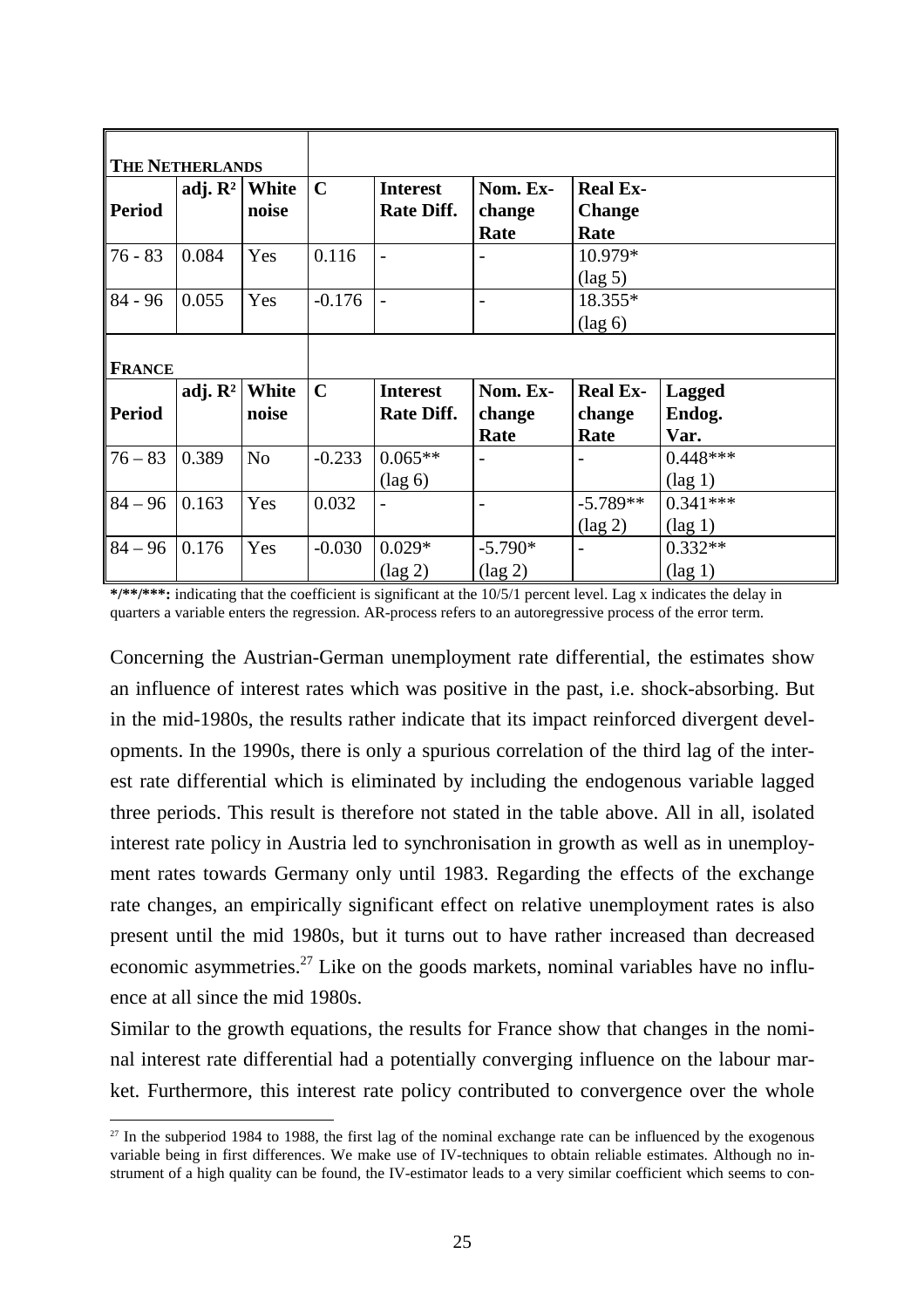investigation period, although we are unable to run a regression with white noise residuals for the first subperiod. Nominal as well as real exchange rate policy has proved to be significant only since 1984, but they have only acted to the same, minor extent.

|                               | <b>UNITED KINGDOM</b> |                       |             |                                      |                                |                                          |                                 |
|-------------------------------|-----------------------|-----------------------|-------------|--------------------------------------|--------------------------------|------------------------------------------|---------------------------------|
| Period                        | adj. $\mathbb{R}^2$   | White<br>noise        | $\mathbf C$ | <b>Interest</b><br><b>Rate Diff.</b> | Nom. Ex-<br>change<br>Rate     | <b>Real Ex-</b><br>change<br>Rate        | lagged<br>endog.<br>Var.        |
| $76 - 96$                     | 0.544                 | Yes                   | $-0.145$    | $0.029***$<br>$(\text{lag } 3)$      | $\blacksquare$                 | $-1.343**$<br>$(\text{lag } 4)$          | $0.572***$<br>$(\text{lag1})$   |
| $76 - 96$                     | 0.537                 | Yes                   | $-0.141$    | $0.032***$<br>$(\text{lag } 3)$      | $-1.210*$<br>$(\text{lag } 4)$ |                                          | $0.592***$<br>$(\text{lag } 1)$ |
| <b>ITALY</b><br><b>Period</b> | adj. $\mathbb{R}^2$   | <b>White</b><br>noise | $\mathbf C$ | <b>Interest</b><br><b>Rate Diff.</b> | Nom. Ex-<br>change<br>Rate     | <b>Real Ex-</b><br><b>Change</b><br>Rate |                                 |
| $74 - 81$                     | 0.157                 | Yes                   | $-0.180$    | $0.029**$<br>$(\text{lag } 6)$       | $\overline{\phantom{a}}$       |                                          |                                 |
| $82 - 95$                     | 0.041                 | Yes                   | $-0.036$    |                                      | 4.458*<br>$(\text{lag } 8)$    | $\overline{a}$                           |                                 |
| $82 - 91$                     | 0.094                 | Yes                   | 0.093       | $\overline{a}$                       | $\overline{\phantom{0}}$       | $7.254**$<br>$(\text{lag } 8)$           |                                 |
| $82 - 91$                     | 0.050                 | Yes                   | $-0.244$    | $0.033*$<br>$(\text{lag } 6)$        | $\overline{a}$                 |                                          |                                 |
| $94 - 95$                     | 0.359                 | Yes                   | $-0.041$    |                                      | 5.819*<br>$(\text{lag } 8)$    |                                          |                                 |

**Table 3b: Regression Results Referring to Differentials in Unemployment Rates**

**\*/\*\*/\*\*\*:** indicating that the coefficient is significant at the 10/5/1 percent level. Lag x indicates the delay in quarters a variable enters the regression.

For the United Kingdom, the same results can be found for the growth rate country differentials as well as for the unemployment rate differentials over the whole period. Regardless of the exchange rate variable that is included in the regression, the interest rate coefficient is of a comparable, small size. What is more, the impact of the exchange rate variables is also of equal magnitude in both regressions. Although the impact is faster on the goods markets, the delayed effect on the labour markets points at an even stronger, albeit still low, reaction. The influence of nominal exchange rate changes on the convergence is also clearly significant this time. Concerning the bilat-

-

firm the OLS results.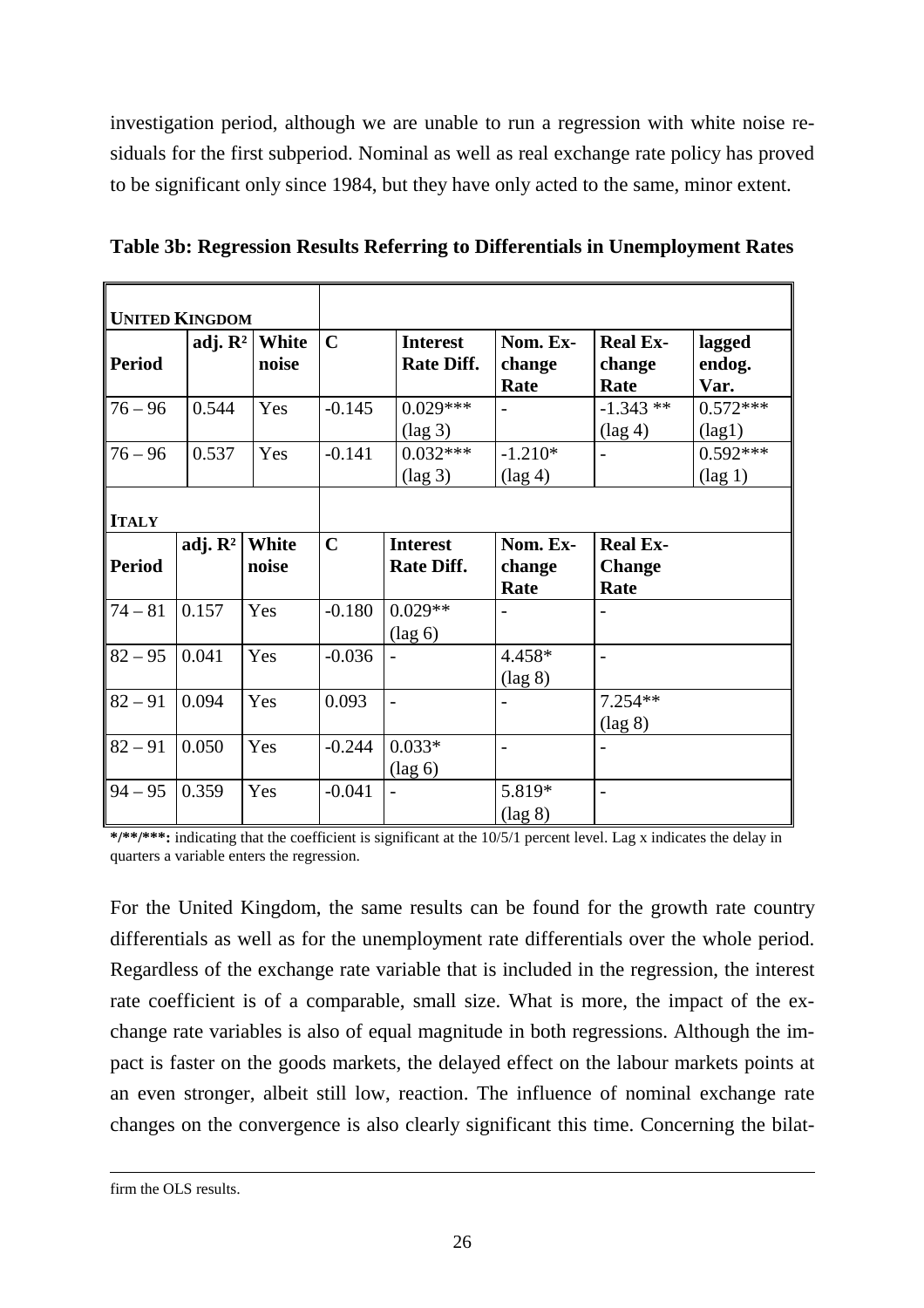eral convergence of the German and British economy, the nominal instruments appear to have acted stabilising in the past. The higher (the lower) British unemployment (growth) rate empirically seems to have decreased (increased) relative to the German one due to a lowering of short-term interest rates relative to Germany as well as by depreciating in nominal terms against the German currency. The British economy and nominal adjustment instruments hereby prove to be constantly and unrestrictedly independent of the German development.

Running the regressions for Italy, we find a positive, shock-absorbing effect of the nominal interest rates (two quarters later than on the goods markets) on the development of the unemployment rate differential until 1991. The impact of exchange rate changes rather seems to have reinforced asymmetric developments since the beginning of the 1980s while they did not have any impact before. Furthermore, exchange rate variations cause a change in the unemployment rate differential with a delay of two years. To test the robustness of this effect, we replicate the regression for the period from 1982 to 1995 for the shorter period 1982 – 1991. For this time span the nominal exchange rate has no influence, but the real rate proves to be significant. Running the same regression for the 1992 to 1995 period<sup>28</sup>, only the nominal exchange rate enters the regression significantly. From this we conclude that the effect of the nominal exchange rate for the period from 1982 to 1995 solely results from the very short period from 1992 to 1995 with the known Lira crisis. However, we should not forget that this interpretation is based on rather weak grounds because of the few observations left for the regression.

### **4. Conclusion**

l

With the start of EMU two potential policy instruments do no longer exist at the national level, namely changes in nominal national interest rates and in national shortterm interest rates. According to the theory of Optimal Currency Areas these two instruments could have been useful in the past either to isolate the development of one national economy from the other for a certain period of time or to force the national economic development towards convergence with the other nations. With the loss of these monetary instruments, adjustment mechanisms or national policy variables do no longer exist. For the case that these adjustment instruments have contributed to a large

<sup>&</sup>lt;sup>28</sup> Because of the high numbers of lags, data from 1992 to 1995 are included, but the regressions are only conducted from 1994 to 1995.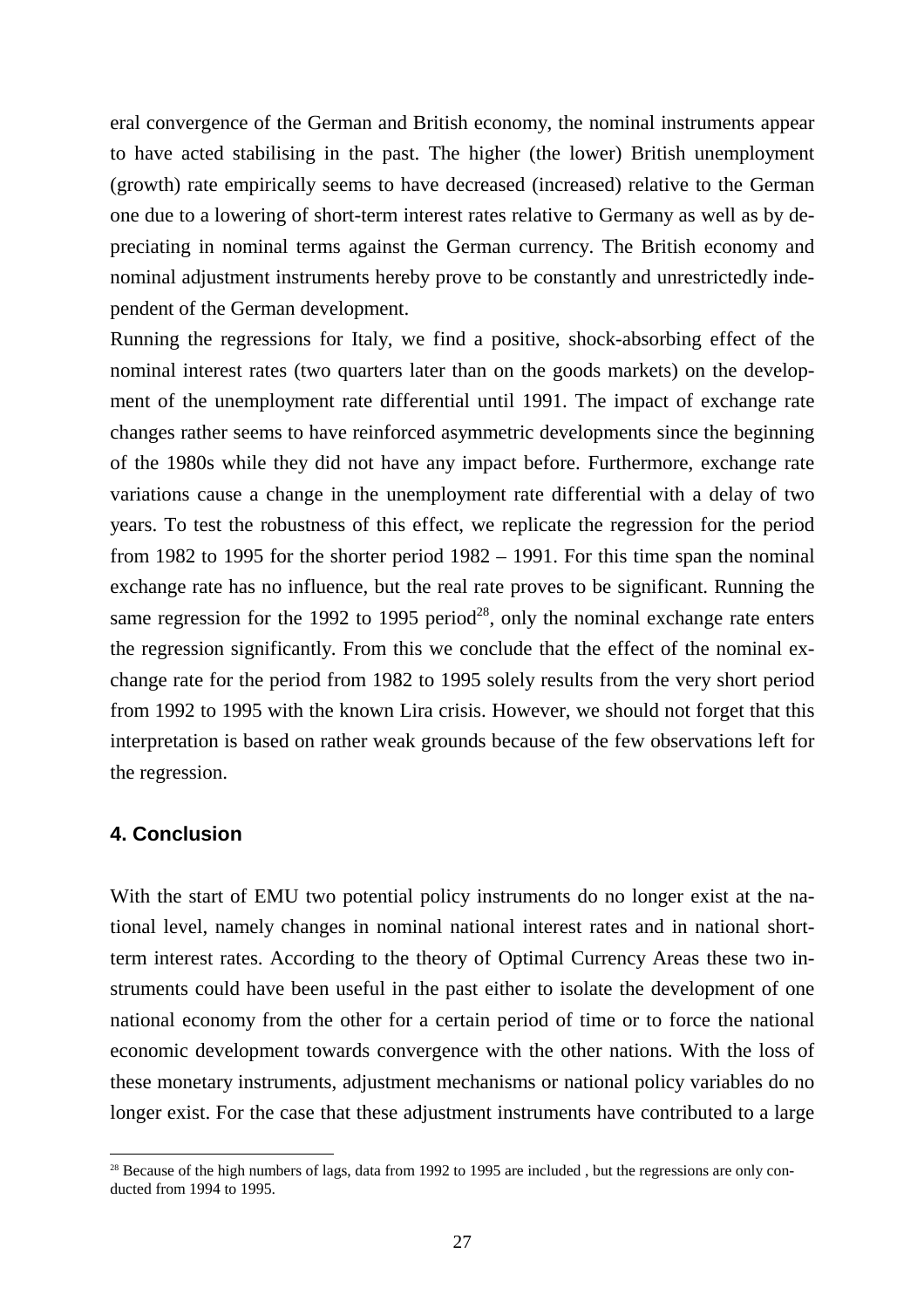extent to the buffering of shocks by balancing asymmetric economic developments, new or more efficient alternative adjustment instruments are necessary. Potential alternative instruments are then flexible prices or wages, financial transfers, capital mobility, and labour mobility. The requirement of such instruments is the more urgent, the more the former instruments were effective in the past. For this reason, the paper is concerned with the question to what extent these instruments ensured and improved the synchronisation of business cycles in the EU.

To proceed along this line we analysed the developments in five European countries, measured relatively to West Germany. Three of the five countries (Austria, the Netherlands, and France) can be considered as core-EU-countries. This means that they fixed their nominal exchange rates vis-à-vis the German Mark more or less since the mid-1980s, and that, by and large, they followed the German interest rate policy. The remaining two countries, Italy and the United Kingdom, decided to follow a policy more independent of Germany over most of the period between 1976 and 1996.

In order to gain insights into the impact of interest rate and exchange rate policies on the development of real economic variables, we regressed the differentials of growth rates as well as the differentials of unemployment rates on the corresponding interest rate differential and on changes in the nominal and real exchange rate. From the results of the, when necessary, properly selected subperiods we draw the following conclusions: The differentiation of national interest rates clearly tended to be shock-absorbing while changes in exchange rates had mixed effects.

The Netherlands and Austria have abandoned an independent interest rate policy against Germany since the second half of the 1980s. Interest rate effects on growth rate differentials or unemployment rate differentials could therefore not be detected at all neither for the Netherlands nor for Austria after 1984. Additionally, changes in nominal exchange rates were quantitatively unimportant because both countries fixed their currency against the German Mark. Hence, from 1984 or 1988 respectively for the Netherlands or Austria respectively nominal exchange rate changes had no impact on the differentials of the real variables. Consequently, these countries do not have to substitute the nominal instrument for a new one within EMU to a larger extent than at present, because they have not been used since the second half of the 1980s.

With respect to France facts are slightly different. Similar to the Netherlands and Austria, nominal interest rates have been unimportant in buffering asymmetric developments in the growth variables relative to Germany since 1984, but could contribute to convergence in the unemployment rates' development. Additionally, there still is a sta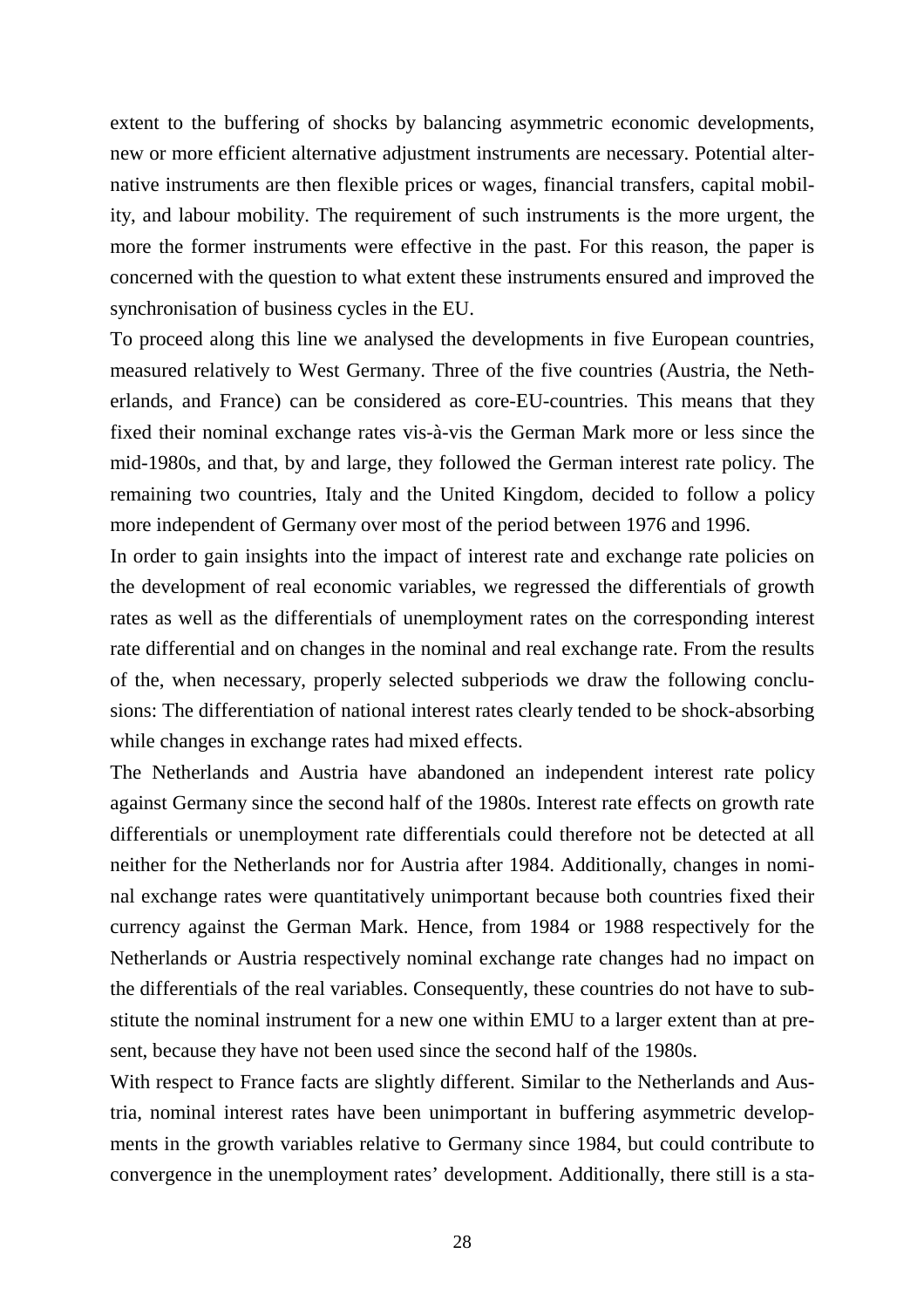bilising impact (albeit a weak one) of real and even nominal exchange rates on the unemployment rate as well as the interest rate differential until 1996. This may partly be due to the various exchange rate crises during this time.

The United Kingdom kept apart from the others with regard to their nominal variables' development over the sample period. Interest rate differentials as well as nominal and real exchange rate changes exert a positive, although relatively small, impact by synchronising the economic developments over the whole sample period.

Italy is the only country in the sample which comes up with asymmetry-reinforcing tendencies of exchange rate changes even after the mid-1980s. But this negative impact relates only to labour market developments. With respect to the growth differentials exchange rate changes show a positive, shock-absorbing effect.

Despite the nominal instruments real exchange rate changes – exclusively or largely influenced by changes in relative price levels when nominal exchange rates were constant – significantly operated even until 1996 on the differentials. Here, the Netherlands are an exception with respect to the growth differential and Austria concerning the labour market. Real exchange rate changes improved convergence after the mid-1980s for all countries regarding their growth performance. Different influences have to be mentioned for the labour markets. In favour of synchronisation are only France and the United Kingdom, whereas for the Netherlands and Italy shock-enforcing effects were present.

Summarising our findings, we conclude that interest rate policy acted as a shockabsorber in countries and periods where national interest rates were isolated from the German. In the core-EU-countries, interest rate differentials and nominal exchange rate changes either helped to stabilise the synchronisation of business cycles or were abandoned as policy instruments. With respect to growth differentials exchange rate changes (real and nominal) were to a larger extent shock-absorbing than with regard to the labour markets where we obtained mixed effects.

Furthermore, in case of a stabilising impact of the interest rate policy, its is effect generally stronger than the exchange rate's effect. Effects on the growth differentials are also stronger than on the differential of the unemployment rates. And finally, changes in the instruments affect goods markets earlier than labour markets, which is in line with the general expectation.

These results would indicate rather bad news for EMU. Adjustment problems within the currency union might be caused by the elimination of monetary instruments, at least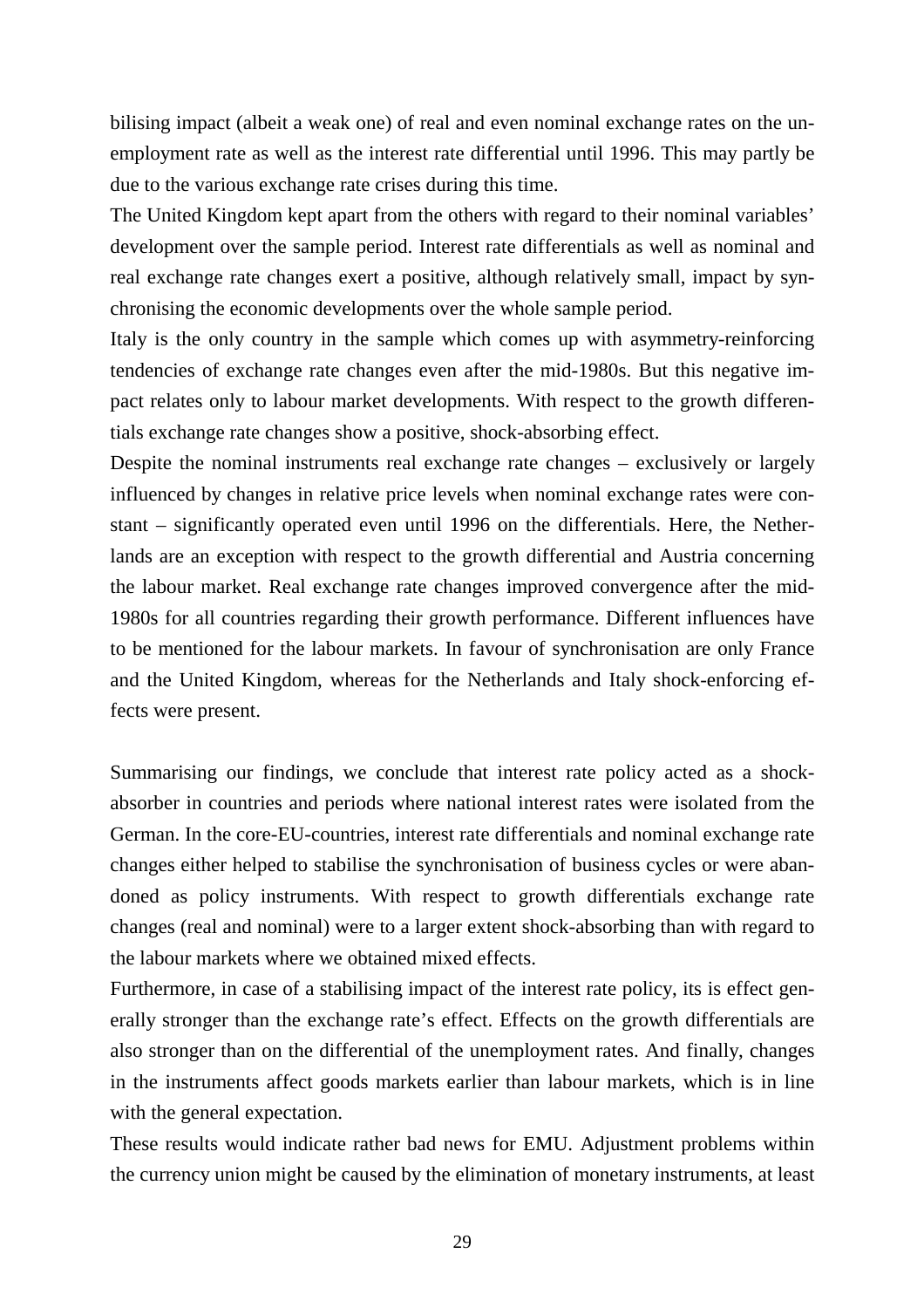for the non-EU-core countries. An additional need for further or more effective adjustment might occur at least in countries that did not abandon the use of monetary instruments in the last years. Nevertheless, one has to regard the extent of this positive impact. Its effect, in fact, has rather been minor. Additionally, it is important to note that some of the remaining risk was already partly captured by changes in the real exchange rates in the past few years. From these results, we draw the conclusion that the loss of the nominal instruments will not put very much pressure on EMU in the near future. However, there are still other factors like enforced structural changes in EMU that are linked with a stronger need for regional or structural adjustments.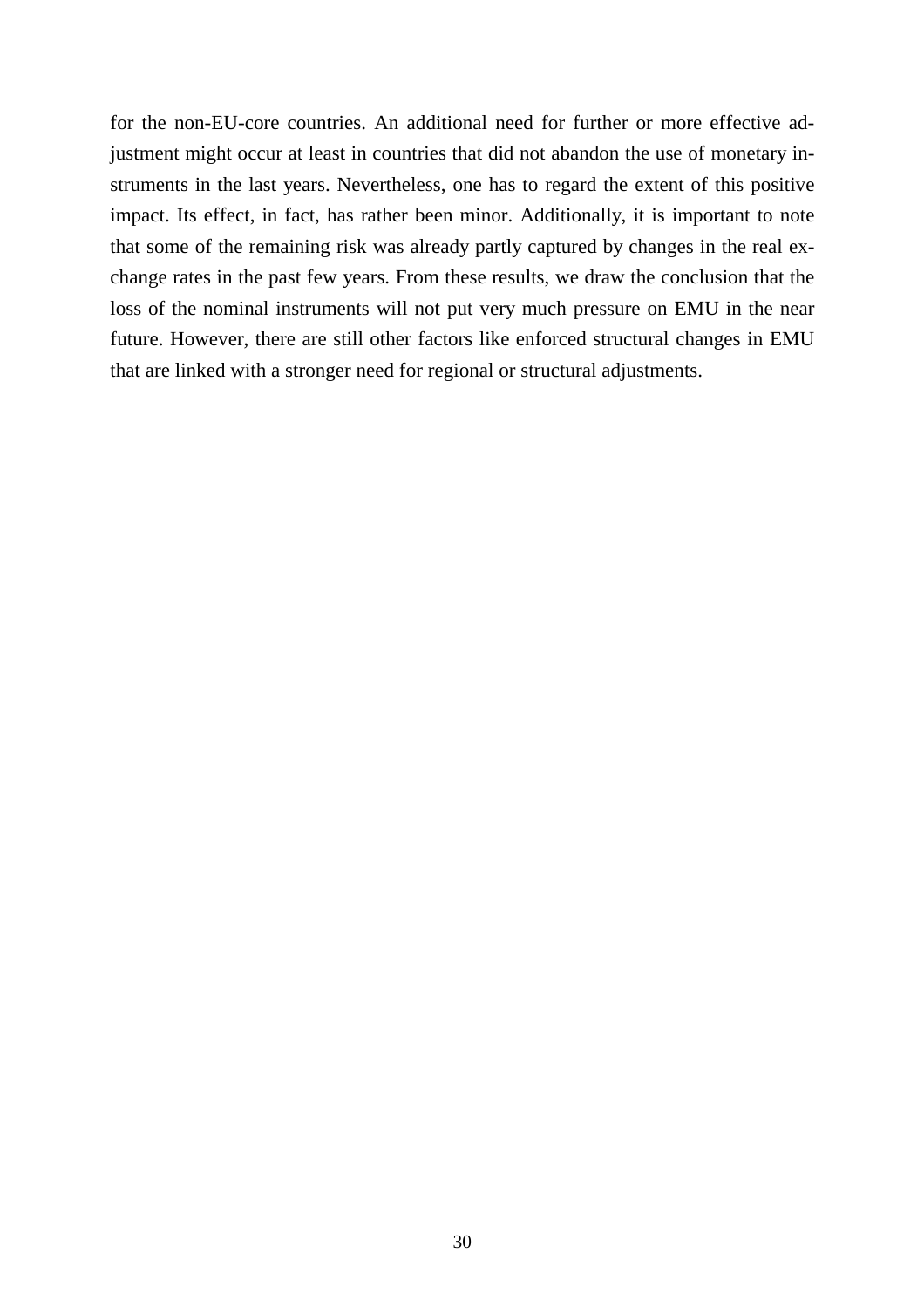# **List of Abbreviations and Variables:**

| BD, FR, UK, IT, NL, AT             | Country abbreviations for Germany, France,       |
|------------------------------------|--------------------------------------------------|
|                                    | United Kingdom, Italy, the Netherlands and       |
|                                    | Austria                                          |
| D(FRBDURD), D(ITBDURD),            | represent the first difference of unemployment   |
| D(NLUKBDURD), D(ATBDURD)           | rate (country differentials) between Germany     |
| D(UKBDURD)                         | and the other European countries                 |
| <b>BDFRGRD, BDITGRD, BDNLUKGRD</b> | represent the growth rate country differential   |
| <b>BDATGRD, BDUKATGRD</b>          | between Germany and the different European       |
|                                    | countries                                        |
| FRBDSTID, ITBDSTID, NLBDSTID       | represent the interest rate country differential |
| <b>ATBDSTID, UKBDSTID</b>          | between Germany and the different European       |
|                                    | countries                                        |
| FRBD1, ITBD1, NLBD1, ATBD1 UKBD1   | percentage change in the external value of the   |
|                                    | German Mark in nominal terms against the         |
|                                    | currencies of the different European countries   |
| FRBDReal1, ITBDReal1, NLBDReal1,   | represent the percentage change in the exter-    |
| <b>ATBDReal1, UKBDReal1</b>        | nal value of the German Mark in real terms       |
|                                    | against the currencies of the different Euro-    |
|                                    | pean countries.                                  |
|                                    |                                                  |
|                                    |                                                  |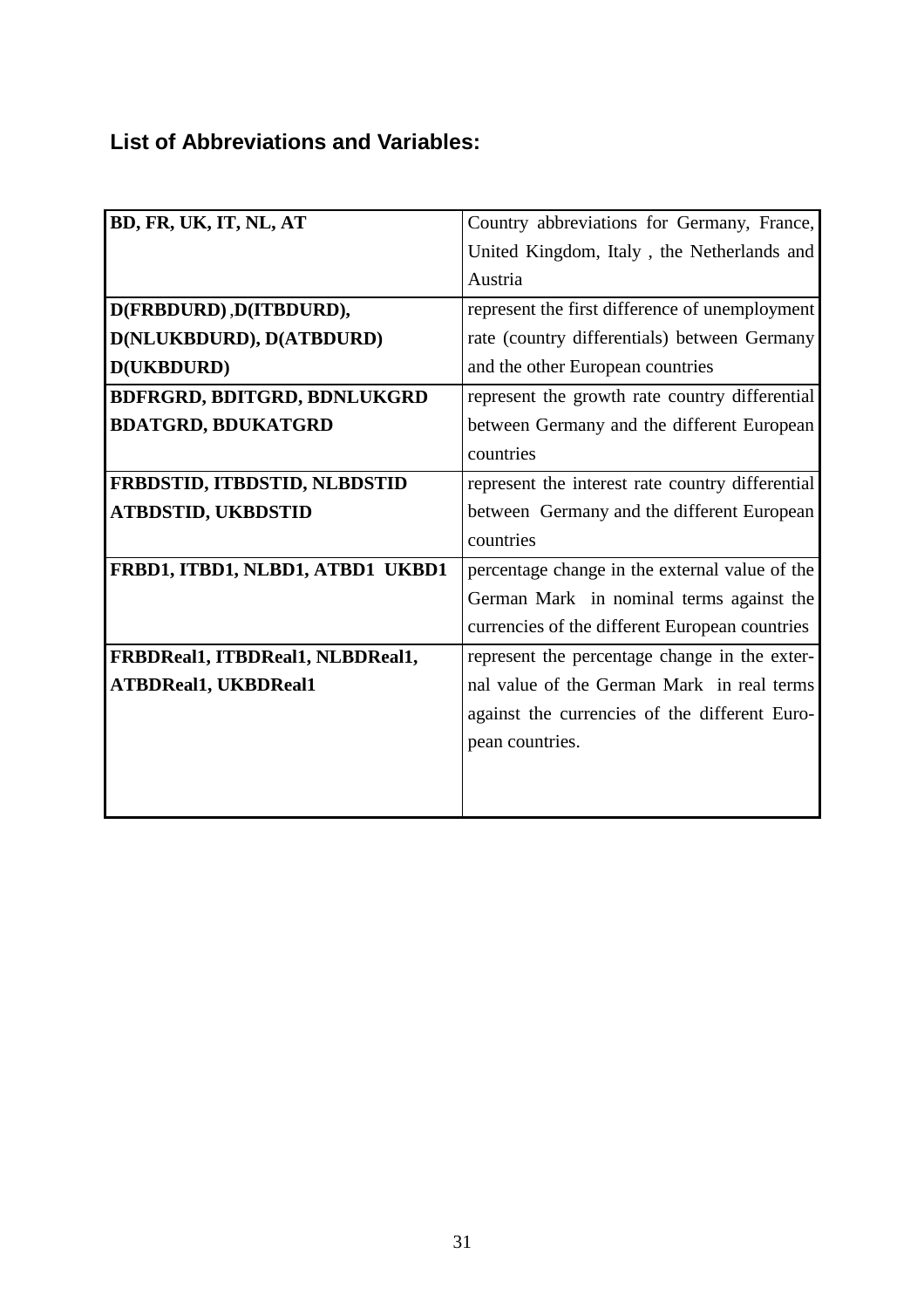## **References:**

AGÉNOR, P. (1991): Output, Devaluation And The Real Exchange Rate In Developing Countries, Weltwirtschaftliches Archiv, vol. 127, pp. 18-41

BAYOUMI, T., and EICHENGREEN, B. (1993): Shocking Aspects of European Monetary Integration, Adjustment and Growth in the European Monetary Union, Cambridge

BLANCHARD, O.J. and KATZ, L.F. (1992): Regional Evolution, Brookings Papers on Economic Activity (1): 1-75.

BLEJER, M. I., FRENKEL, J. A., LEIDERMANN, Leonardo, RAZIN, Assaf AND CHENEY, David M. (1997): Optimum Currency Areas, New Analytical and Policy Developments, IMF, Washington

BINI SMAGHI, L. and VORI, S. (1992): Rating the EC as am Optimal Currency Area: Is it Worse than the US?, in: O'BRIAN, R. (ed.): Finance and the International Economy. The AMEX Bank Review Prize Essays 6, Oxford.

BOOCKMANN, Bernhard (1999): Trade Union Strategies and Labour Market Outcomes under EMU, ZEW Mannheim, mimeo.

BUSCHER, H. S. (1999): Business Cycles in EU Member States, ZEW Mannheim, mimeo.

BÜTTNER, T. (1999): Regional Stabilization by Fiscal Equalization, ZEW Mannheim, mimeo.

CANZONERI, M. B., VALLÉS, J. and VIñALS, J. (1996): Do Exchange Rates Move To Address International Macroeconomic Imbalances?, CEPR Discussion Paper No. 1498 .

DECRESSIN, J. and FATÁS, A. (1995): Regional Labor Market Dynamics in Europe, European Economic Review 39 (9), pp. 1627-1655.

DEGRAUWE, P. and VANHAVERBEKE, W. (1991): Is Europe an Optimum Currency Area? Evidence from Regional Data, CEPR Discussion Paper 555, Centre for Economic Policy Studies, Brüssel.

DEUTSCHE BUNDESBANK (1994): Reale Wechselkurse als Indikatoren der internationalen Wettbewerbsfähigkeit, in: Deutsche Bundesbank Monatsberichte, 5/1994, pp. 47-60.

DEUTSCHE BUNDESBANK (1998): Zur Indikatorqualität unterschiedlicher Konzepte des realen Außenwerts der D-Mark, in: Deutsche Bundesbank Monatsberichte, 9/1998, pp. 41-55.

DOHSE, D. and KRIEGER-BODEN, Ch. (1998): Währungsunion und Arbeitsmarkt, Auftakt zu unabdingbaren Reformen, Institut für Weltwirtschaft an der Universität Kiel, Tübingen: Mohr Siebeck, Kieler Studien 290.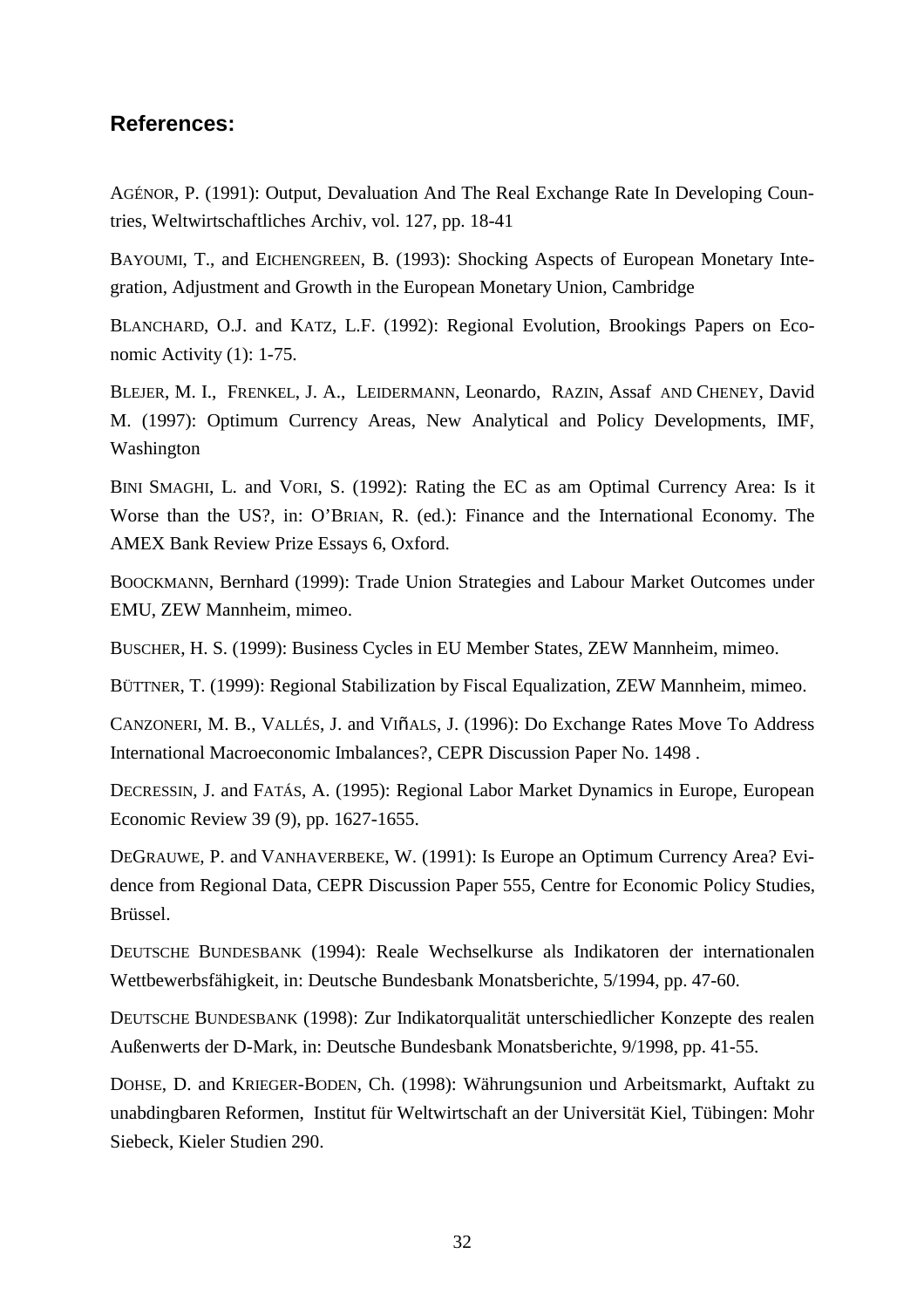EUROPEAN COMMISSION (1990): Europäische Wirtschaft, Ein Markt, eine Währung, Generaldirektion Wirtschaft und Finanzen, Nummer 44, Brüssel.

FRATIANNI, M. and HAGEN, J. von (1990): The European Monetary System Ten Years After; in: Plosser, C. and Meltzer, A. (eds): Unit Roots, Investment Measures and Other Essays, Carnegie Rochester Conference Series on Public Policy, Vol. 32, Amsterdam, 173-241.

HAGEN, J. von and FRATIANNI, M. (1990): German Dominance in the EMS: Evidence from Interest Rates, Journal of International Money and Finance 9, 358-375.

KAMIN, S. B. and KLAU, Marc (1997): Some Multi-country Evidence on the Effects of real exchange rates on Output, BIS Working Paper 48.

KIRCHGÄSSNER, G. and WOLTERS, J. (1993): Does the DM Dominate the Euro Market? An Empirical Investigation, Review of Economics and Statistics 75, 773-778.

KIRCHGÄSSNER, G. and WOLTERS, J. (1991): Gibt es eine DM-Zone in Europa? In: J. SIEBKE (ed.), Monetäre Konfliktfelder der Weltwirtschaft. Berlin, 503-516.

KIRCHGÄSSNER, G. and WOLTERS, J. (1990): Uncovered Interest Parity, Interst Rate Linkage, or Independence? Empirical Results for 1961-1987. Jahrbuch für Sozialwissenschaft 41, 289- 311.

KRUGMAN, P. (1993): Lessons of Massachusetts for EMU, in: TORRES, F. and GIAVAZZI, F. (ed.): Adjustment and Growth in the European Monetary Union, pp. 241-269.

KRUGMAN, P. and TAYLOR, L. (1978): Contractionary Effects of Devaluation, Journal of International Economics, vol. 8, pp. 445-456

LAUER, C. (1999): The Effects of European Economic and Monetary Union on Wage Behaviour, ZEW Mannheim, mimeo.

LIZONDO,J. S. and MONTIEL, P. J. (1989): Contractionary Devaluation in Developing Countries, An Analytical Overview, IMF Staff Papers, vol. 36, pp. 182-227.

MÜLLER, C. and BUSCHER, H. S. (1999): Exchange Rate Volatility Effects on the German Labour Market: A Survey of Recent Results and Extensions, ZEW Mannheim, mimeo.

MÜLLER, C. and HEINEMANN, F. (1999): Capital Mobility within EMU, ZEW Mannheim, mimeo.

PUHANI, P. (1999): Labour Mobility – An Adjustment Mechanism in Euroland?. Empirical Evidence for Western Germany, France, and Italy, ZEW Mannheim, mimeo.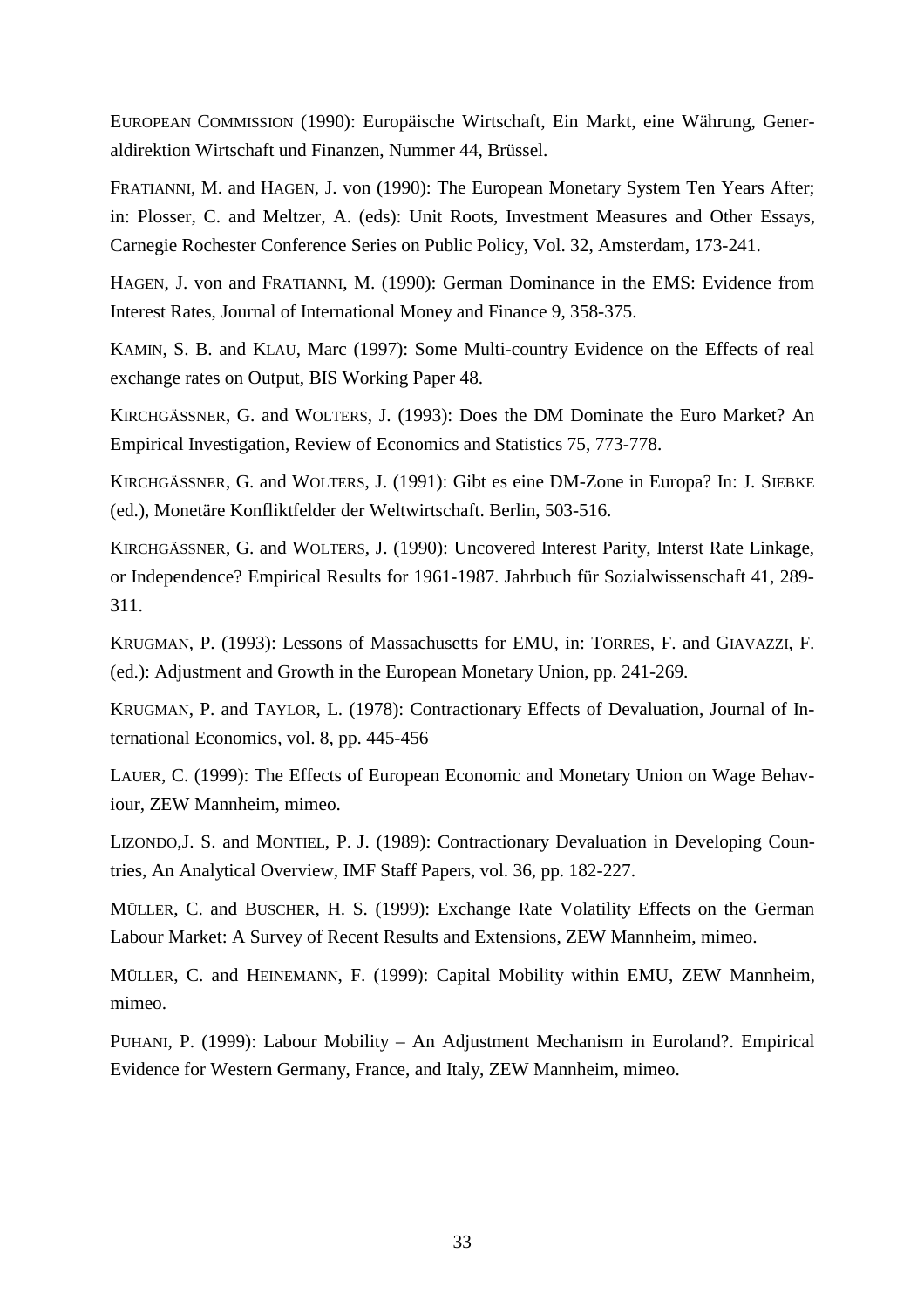# **Appendix: Figures**

## **1.) Austria**

#### **a) referring to growth rates**



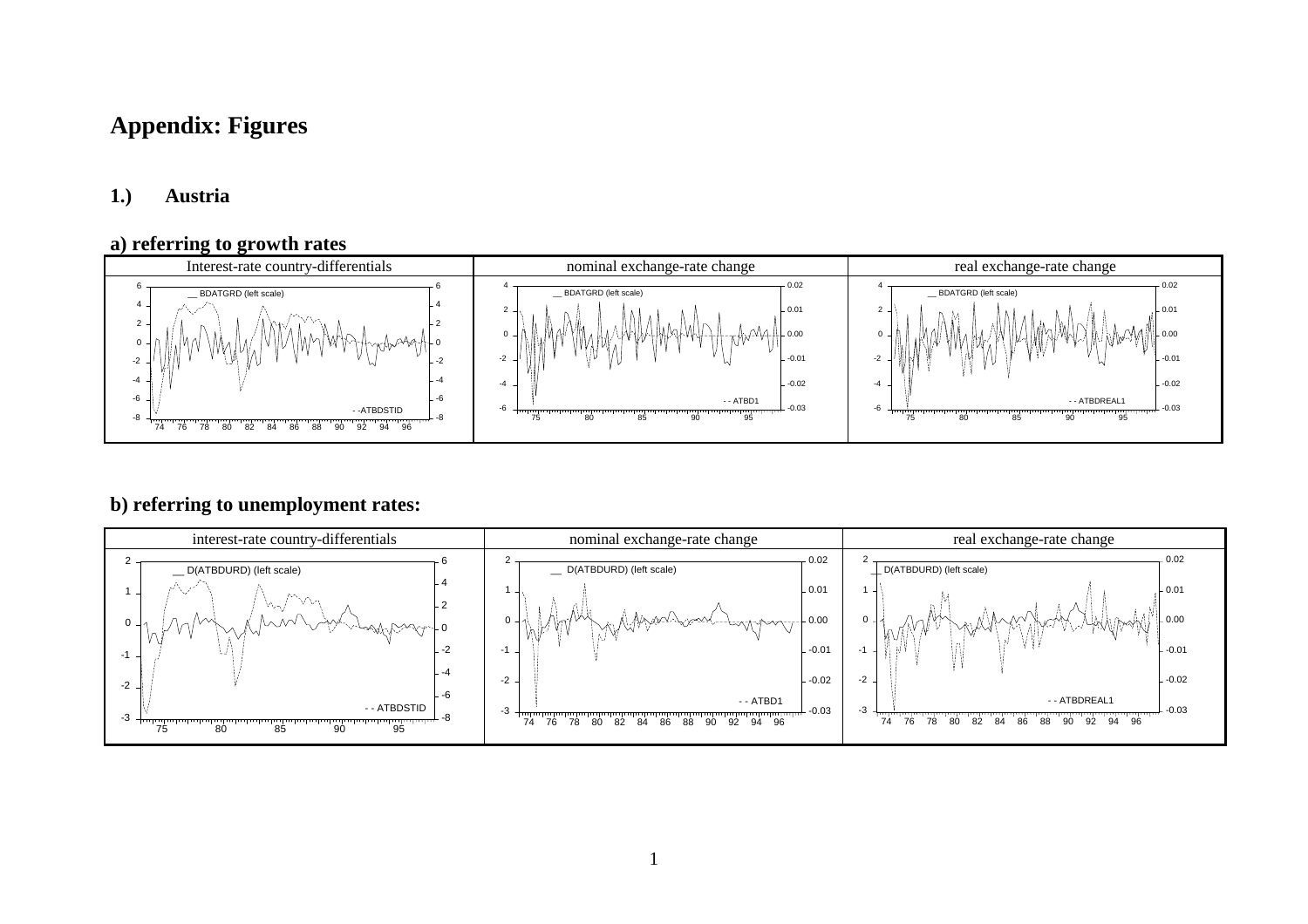## **2.) Netherlands**

### **a) referring to growth rates**



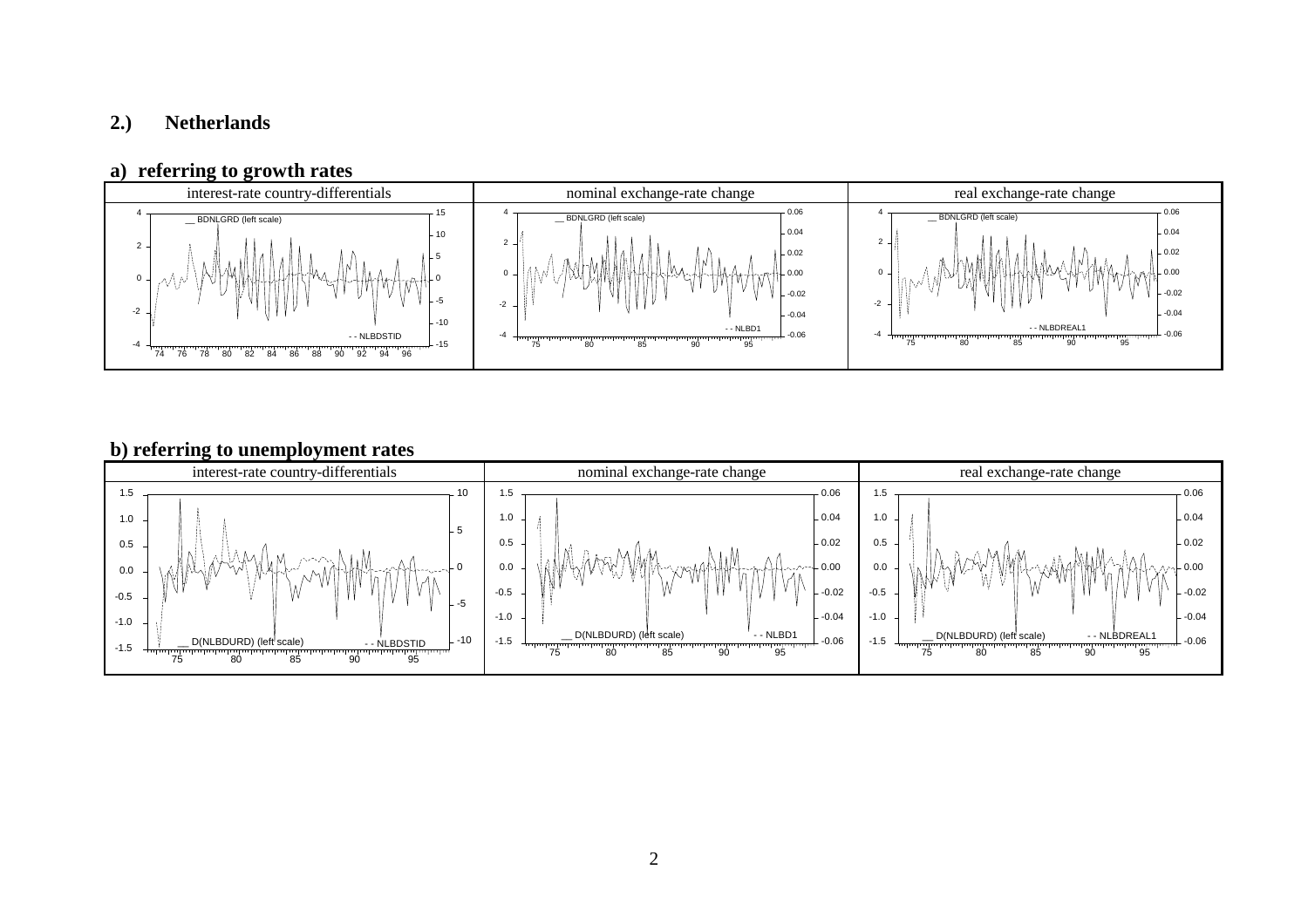## **3.) France**

#### **a) referring to growth rates**



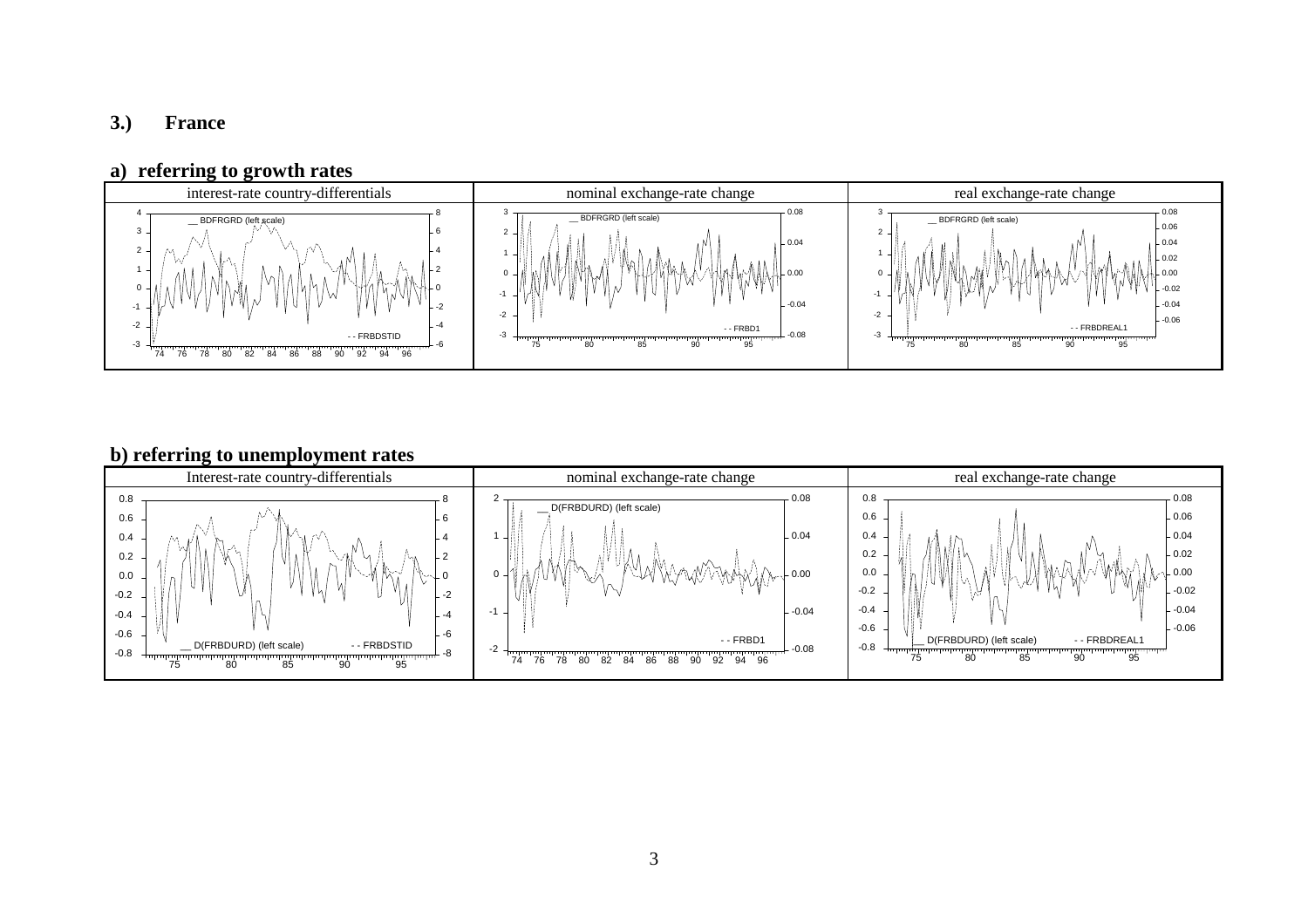## **4.) United Kingdom**

### **a) referring to growth rates**